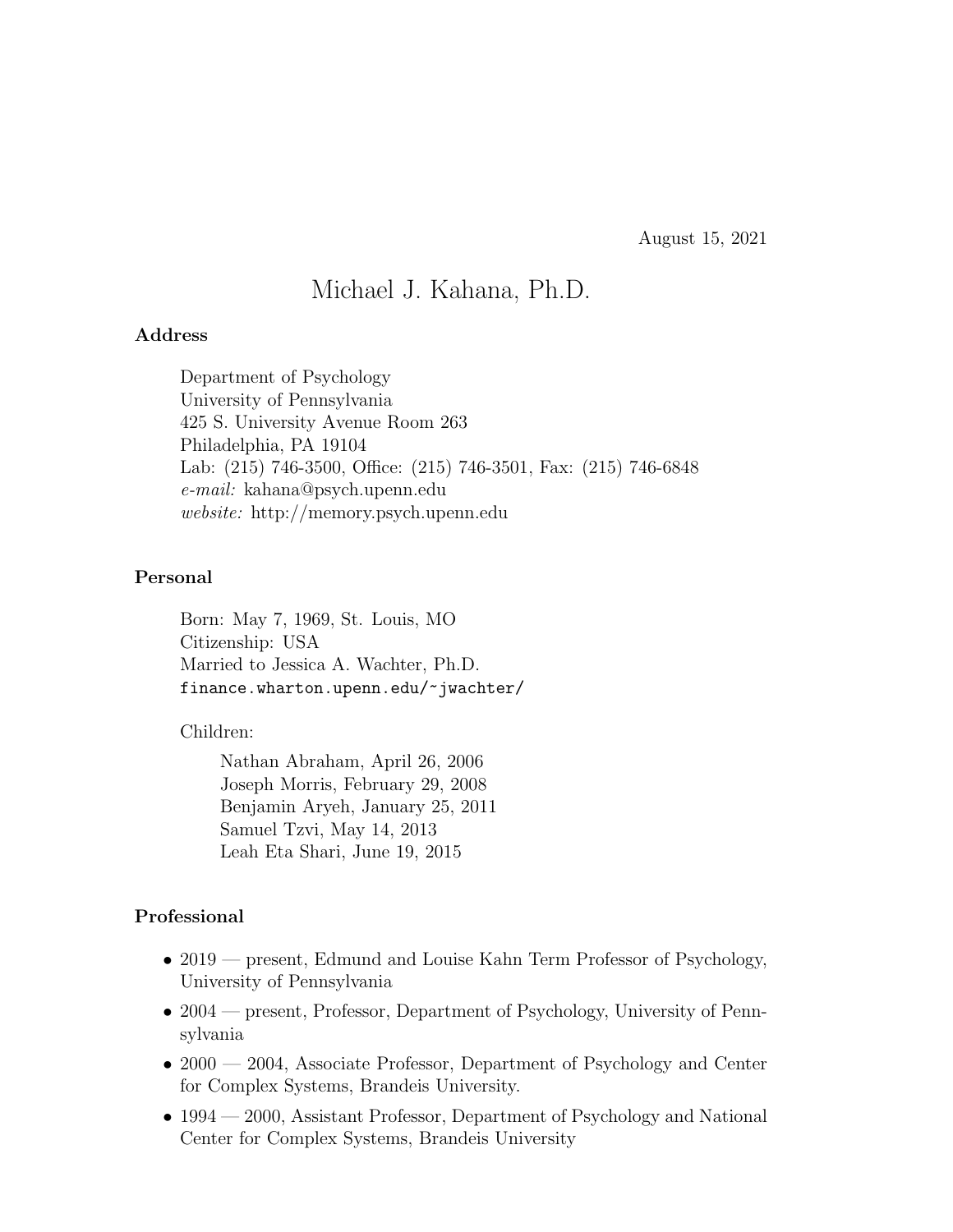## Education

- 1989 B. A., Case Western Reserve University.
- 1993 Ph.D., University of Toronto (Psychology); (Ph.D. Thesis: *Interac*tions between item, associative, and serial order information, B. B. Murdock, chair).
- 1993–1994 Postdoctoral Fellow, Harvard University (Psychology). Individual National Research Service Award (N.I.H. Grant NS09559, Sponsor: W. K. Estes) A temporal coding model of human memory)

### Honors and Awards

- Invited Address Wu Tsai Symposium, Stanford University, 2020
- Plenary Address World Society for Stereotactic and Functional Neurosurgery, New York, NY, 2019
- Howard Crosby Warren Medal, Society of Experimental Psychologists, 2018.
- Mid-Career Award, *Psychonomic Society*, 2018
- Troland Award, *National Academy of Sciences*, 2010.
- Fellow, *Society of Experimental Psychologists*, 2008
- Fellow, American Psychological Society, 2010
- Merritt-Putnum Distinguished Lecture American Epilepsy Society, 2017
- Keynote address, The 6th International Conference on Memory, 2016
- Plenary address 40th Annual Meeting of the Society for Mathematical Psychology, Irvine, CA, 2007
- Plenary address Computational Cognitive Neuroscience Conference, Houston, 2006

#### Editorial Activities

- Associate Editor: *Psychological Review*, 2015 2021
- Associate Editor: *Cognitive Psychology*, 2005 2009
- Associate Editor: *Memory & Cognition*,  $2001 2005$
- Guest Editor: *NeuroImage* special issue "New Horizons for Neural Oscillations", 2014
- Consulting Editor: Journal of Experimental Psychology: General, 2008 –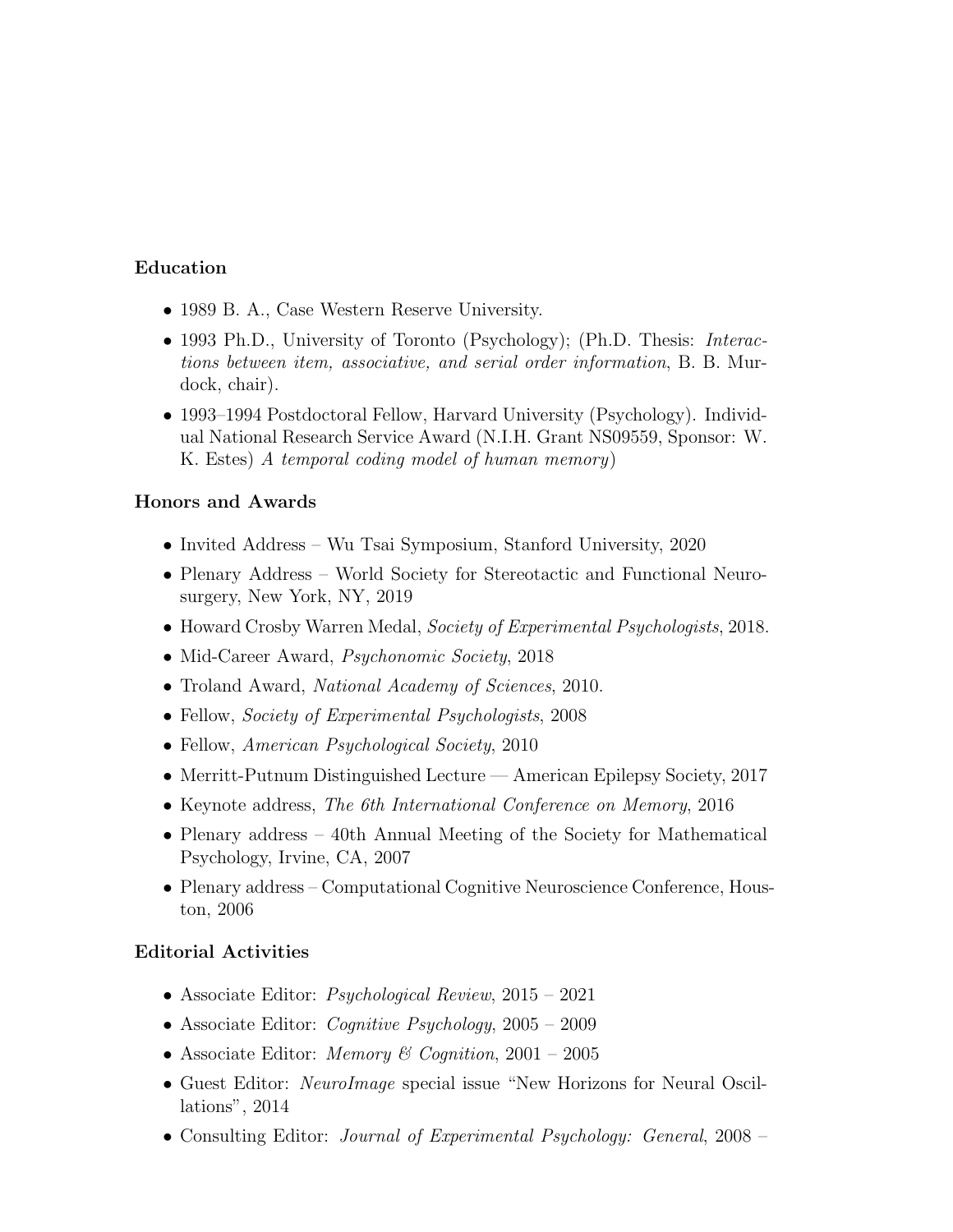2010

- Consulting Editor: *Journal of Mathematical Psychology*, 2012 –
- Consulting Editor: *Psychonomic Bulletin*  $\mathcal{B}$  *Review*, 2005 2007.
- Consulting Editor: *Memory & Cognition*, 1997 2001.
- Consulting Editor: Journal of Experimental Psychology: Learning, Memory and Cognition, 1999 – 2001.

### Patents

- Kahana, M. J. and Rizzuto, D. S. (2019). Method and apparatus for improving cognitive performance. U.S. Patent No. 10,449,359. U.S. Patent and Trademark Office.
- Kahana, M.J., and Rizzuto, D.S., Method and apparatus for improving cognitive performance through cortical stimulation, US20190282815A1, patent pending

# Other Professional Activities

- Founder and Organizer of the Context and Episodic Memory Symposium, an annual meeting since 2002
- Director of graduate studies, Psychology Graduate Group, University of Pennsylvania, 2008-2011
- Chair of the 2010 meeting of the *Society of Experimental Psychologists*
- Member, BBBP-4 (Cognition and Perception) study section, Centers for Scientific Review, National Institutes of Health, 2003–2007
- Member, Scientific Advisory Board of the International Cogitate Team
- Member, Advisory Board, Princeton Neuroscience Institute, 2012
- Organizer 39th Annual Meeting of the Society for Mathematical Psychology, 2006
- Member, Advisory Panel. Doris Duke Charitable Foundation, 2005
- Member, Advisory Panel. N.I.H. Silvio O. Conte Center for Neuroscience Research: Cognitive and Neural Mechanisms of Conflict and Control (Princeton University), 2003
- N.I.M.H. First Award, 1996
- Invited Colloquia: Albert Einstein College of Medicine, Albert-Ludwigs-Universität Freiburg, Boston University, Brandeis University, Brown University, California Institute of Technology, Carnegie Mellon University (2),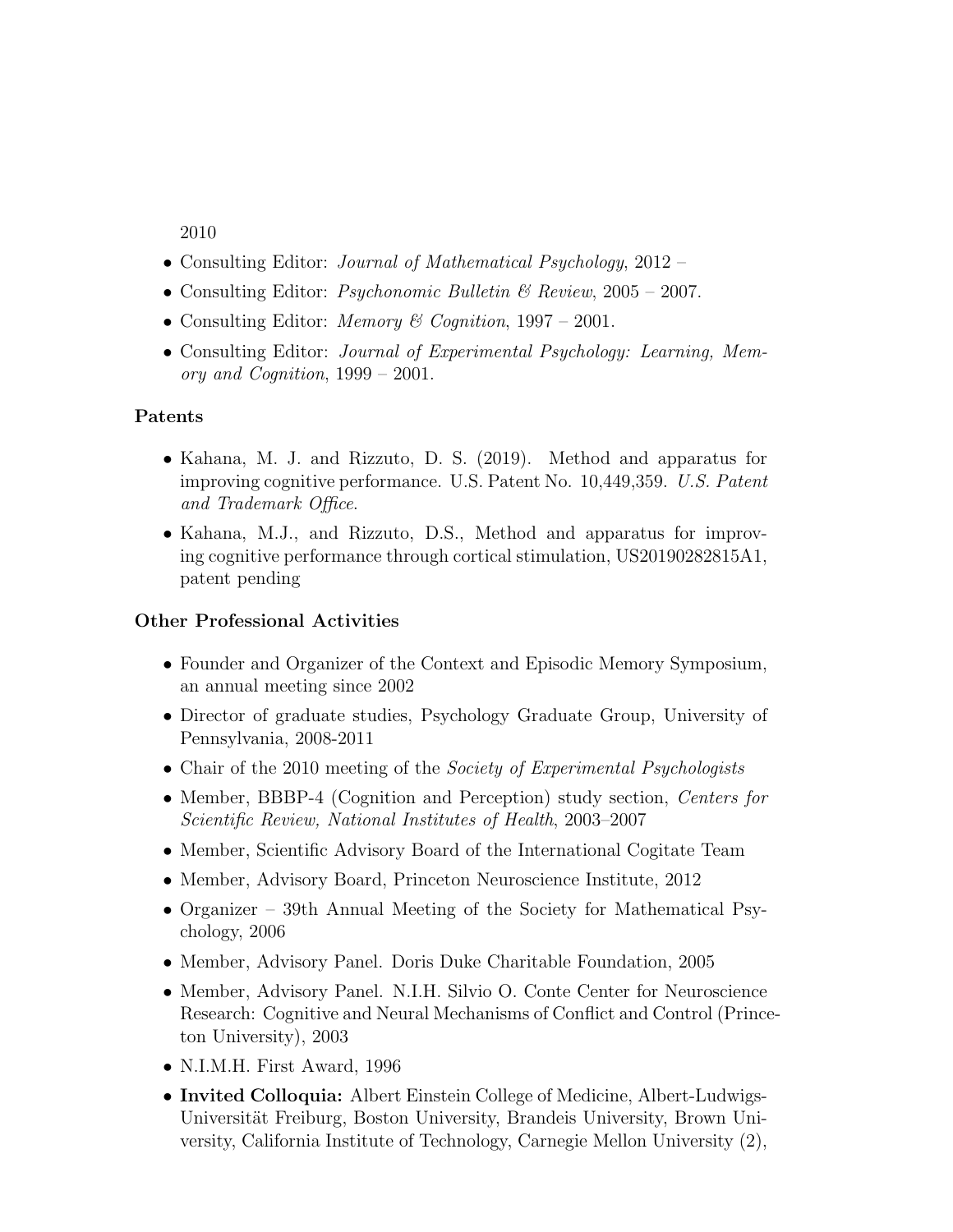Columbia University (Psychology), Columbia University (Neuroscience), Cornell University, Courant Institute (NYU), Dartmouth College, Donders Institute, Nijmejen, Netherlands, Duke University, Harvard University, Hebrew University (Psychology), Edmund and Lily Safra Center for Brain Sciences (Jerusalem), Hungarian Academy of Sciences, Indiana University (2), Jerusalem Brain Institute, Johns Hopkins University, Max Planck Institute-Berlin, McGill University, Monell Research Institute, Montreal Neurological Institute, National Institute of Neurological Disorders and Stroke, New York University (2), Northwestern University, Ohio State University (2), Princeton University, Rutgers University, Salk Institute, Shriver Center, Stanford University, Swiss Federal Institute of Technology (EPFL), Syracuse University, Tel Aviv University, Thomas Jefferson University, Tufts University, University of California, Davis, University of California, Irvine, U.C.L.A. School of Medicine, U.C.L.A Psychology, University of California, San Diego, University of California at San Francisco, University of Delaware, University of Massachusetts at Amherst, University of New Mexico, University of Toronto, University of Zurich, Switzerland, Washington University, Weizmann Institute of Science, Williams College, Yale University (2).

#### Professional Society Memberships:

- Psychonomic Society
- Society for Neuroscience
- American Psychological Society (Elected Fellow)
- Memory Disorders Research Society
- Society for Cognitive Neuroscience
- Society for Mathematical Psychology
- Society of Experimental Psychologists

#### Grant Support

- MTEC-20-06-MOM-013 (U.S. Army Medical Research and Development Command). Restoring memory with task-independent semi- chronic closedloop direct brain stimulation and non-invasive closed-loop stimulus timing optimization. M. J. Kahana, P.I. \$3,409,954, Jan, 2020 - Sept 30, 2022
- NIH/NINDS Grant U01 NS1113198 Using Direct Brain Stimulation to Study Cognitive Electrophysiology. M. J. Kahana, P.I. September 15, 2019  $-$  June 30, 2024. (total cost=  $$6,851,486$ ).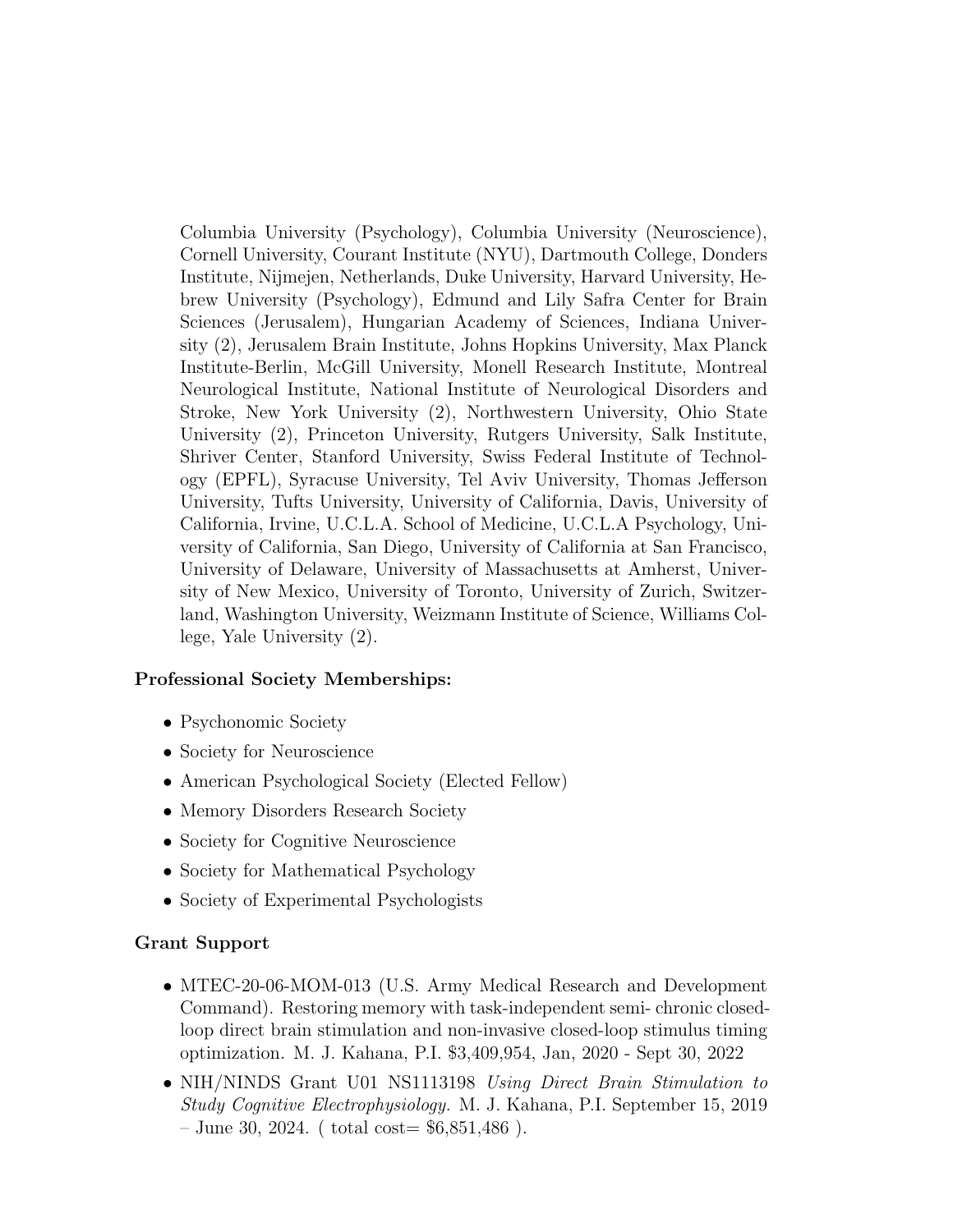- NIH/NINDS Grant R01 NS106611 Targeted closed-loop intracranial brainstimulation to improve episodic memory. M. J. Kahana, P.I. June 01, 2019  $-$  May 31, 2024. ( total costs  $=$  \$3,140,044 )
- NIH Grant 4R01 MH55687 Associative Processes in Episodic Memory. M. J. Kahana, P.I. May 5, 2016 – January 31, 2021. \$250,000 annual direct costs.
- NSF/CRCNS Grant NSF 1724243 US-German Research Proposal: Role of place and grid cells and phase precession in human spatial and episodic memory. J. Jacobs, P.I., M. J. Kahana, Co-P.I. November 1, 2017 – October 31, 2020. \$60,000 annual direct costs.
- NIH Grant 3R01 MH61975 Electrophysiology of Human Spatial Cognition. M. J. Kahana, P.I. March 1, 2014 – January 31, 2020. \$263,131 annual direct costs.
- DARPA RAM Cooperative Agreement N66001-14-2-4-032 Memory Enhancement with Modeling, Electrophysiology, and Stimulation. M. J. Kahana, P.I. July 16, 2014 – January 31, 2020. \$4,758,025 annual direct costs.
- NIH Grant R21 AG048233 A model-based approach to understanding memory impairments. M. J. Kahana, P.I. August 15, 2015 – May 31, 2017. \$150,000 annual direct costs.
- Educational Testing Service Grant *EEG Correlates of Engagement*. M. J. Kahana, P.I. August 15, 2013 – December 31, 2014. \$41,445 annual direct costs.
- NIH Grant 4R01 MH55687 Associative Processes in Episodic Memory. M. J. Kahana, P.I. May 1, 2011 – May 4, 2016. \$300,386 annual direct costs.
- NSF grant 1058886 Retrieved Context Models of Episodic Memory. M. J. Kahana, P.I. June 1, 2011– May 31, 2014. \$93,600 annual direct costs.
- NIH Grant 2R01 MH61975 *Electrophysiology of Spatial Cognition*. M. J. Kahana, P.I. Sept 26, 2007 – July 31, 2013. \$252,687 annual direct costs.
- NIH Grant 1R21 NS067316 Intracranial EEG for Neuronal Oscillatory Contingency during Cognitive Tasks. M. J. Kahana, P.I. September 30, 2009 – August 31, 2012. \$163,228 annual direct costs.
- NIH Grant R90 DA023424 *Integrated Interdisciplinary Training in Com*putational Neuroscience. M. J. Kahana, P.I. September 30, 2006 – July 31, 2011. \$296,519 annual direct costs.
- NIH Grant T90 DA022763 Integrated Interdisciplinary Training in Computational Neuroscience. M. J. Kahana, P.I. September 30, 2006 – July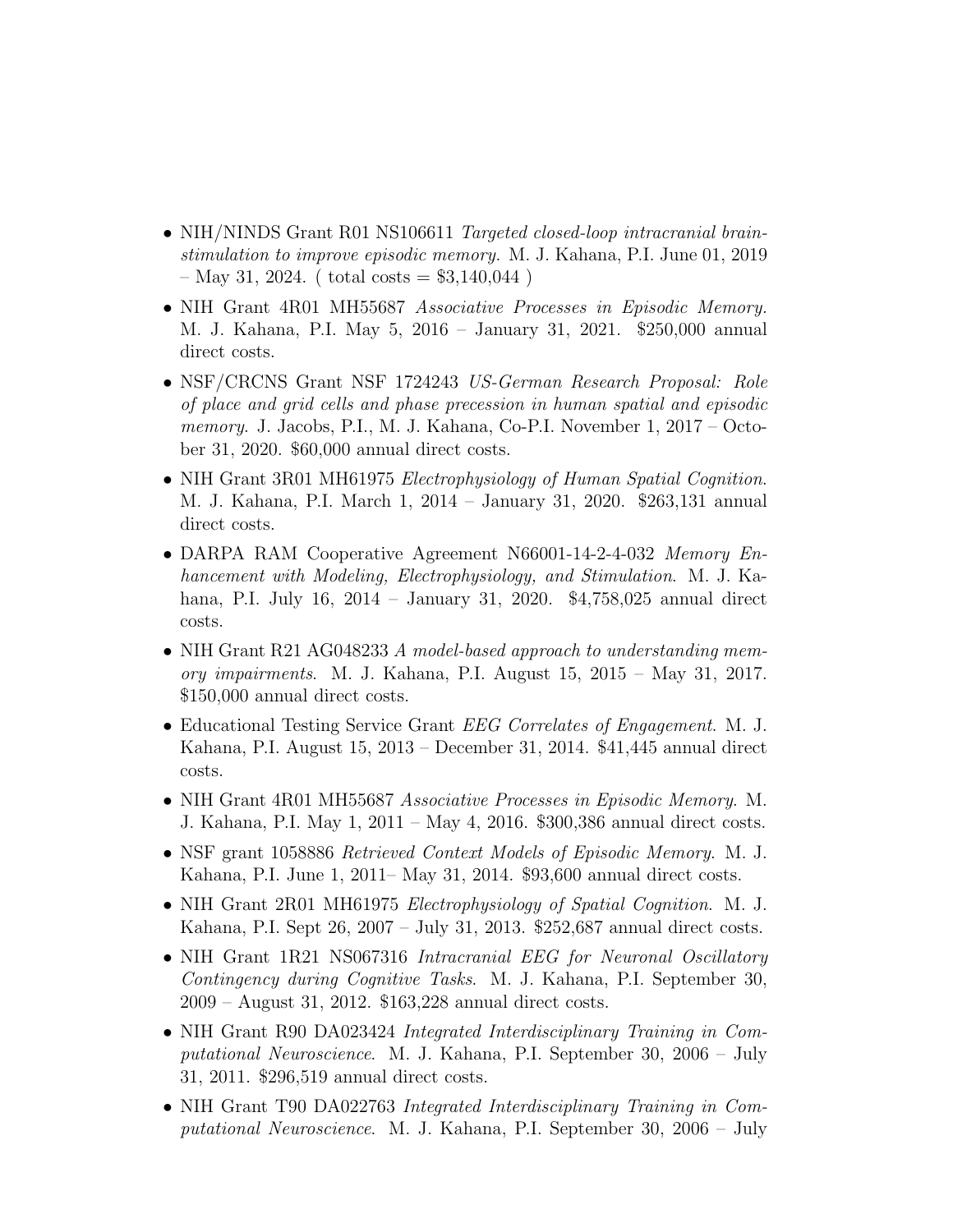31, 2011. \$166,888 annual direct costs.

- NIH Grant 2R01 MH68404 Short Term Visual Episodic Recognition Memory. R. Sekuler, P.I., M. J. Kahana, Co-I. June 6 2009 – June 5, 2011.
- Dana Foundation Grant Intracranial EEG for Theta Rhythm Contingency During Cognitive Tasks. December, 2007 – February, 2011. \$100,000 annual direct costs.
- NIH/NIMH Grant P50 MH062196. Subproject on Conte Center Grant Retrieval Dynamics in Item and Source Memory. October 1, 2005 – August 31, 2011
- NIH Grant 3R01 MH55687 Associative Processes in Episodic Memory. M. J. Kahana, P.I. February 1, 2007 – Jan 30, 2011.
- NSF grant SBE 0354378 Subproject 14 on Science of Learning Center Grant CELEST: A Center for Learning in Education, Science, and Technology. S. Grossberg P.I. October 1, 2004 – September 30, 2009.
- NIH Grant R01 MH68404 Short Term Visual Episodic Recognition Memory, R. Sekuler, P.I., M. J. Kahana, Co-P.I.. April 1, 2004 – March 31, 2009.
- Swartz Foundation Grant 2004/10-04 Electrophysiology of Human Memory Formation. M. J. Kahana P.I. November 28, 2003 – November 27, 2004.
- NIH Grant 2R01 MH55687 Associative Processes in Episodic Memory. M. J. Kahana, P.I. April 1, 2002 – January 30, 2007.
- NIH Grant R29 MH55687 Mathematical Models of Human Memory. M. J. Kahana, P.I., April 1, 1997 – March 30, 2002.
- NIH Grant R01 MH61975 Using intracranial recordings to study taskdependent theta.. M. J. Kahana, P.I. December 12, 2001 – December 11, 2006.
- AFOSR Grant F49620-03-1-0376 Model driven study of visual memory. R. Sekuler, P.I., M. J. Kahana, Co-P.I.. July 1, 2003 – December 31, 2003.
- NIH Grant R01 AG15852 Aging and the temporal dynamics of self-initiated recall A. Wingfield, P.I., M. J. Kahana, Co-P.I. August 1, 1998 – July 30, 2003.

# Postdoctoral Supervision

- Dan Kimball, J.D., Ph.D. (Postdoc, 2002 2003). Morris Associate Professor, Department of Psychology, University of Oklahoma.
- Sean Polyn, Ph.D. (Postdoc, 2005 2008). Associate Professor, Depart-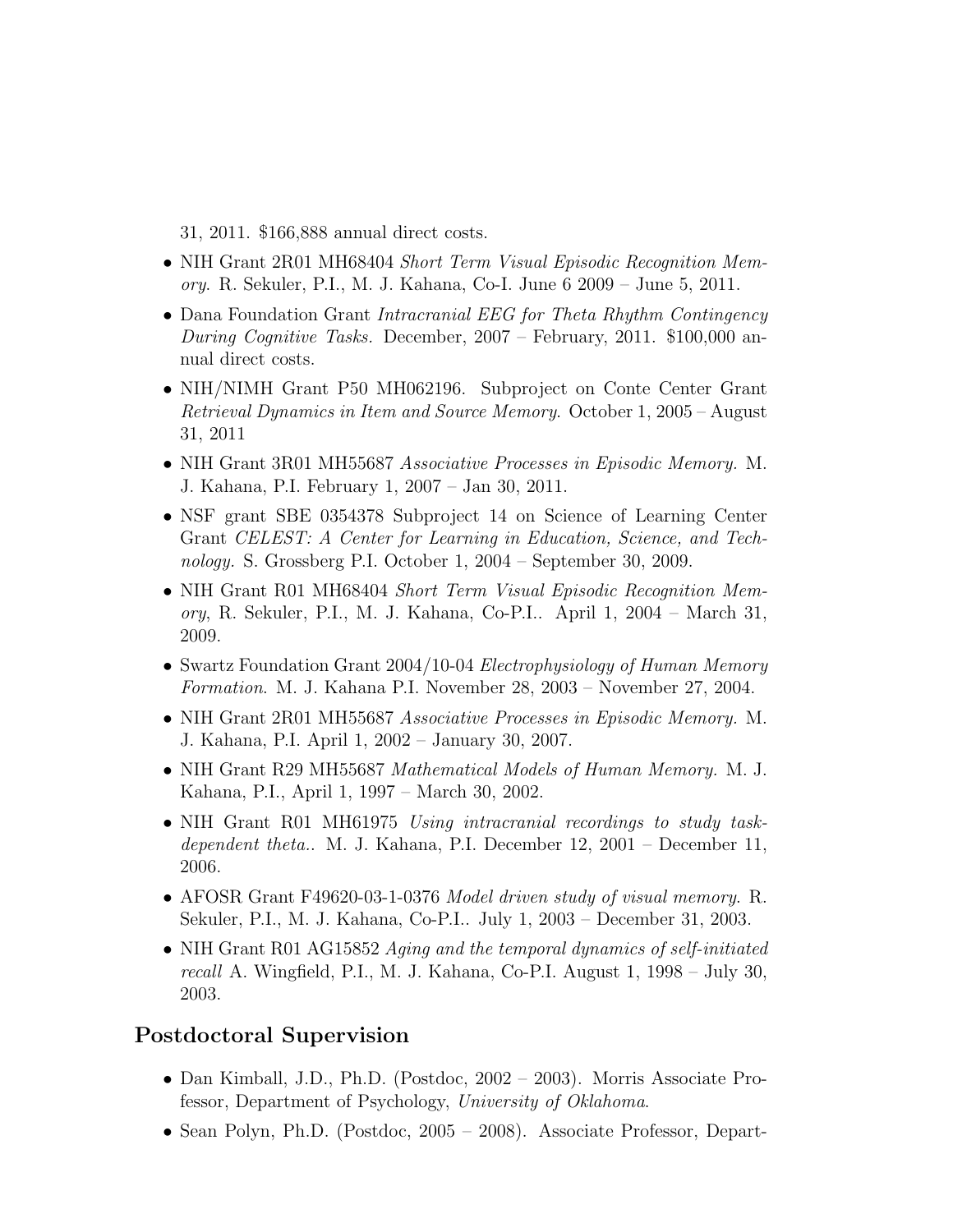ment of Psychology, Vanderbilt University.

- Christoph Weidemann, Ph.D. (Postdoc, 2006 2010). Assistant Professor, Department of Psychology, Swansea University
- Kareem A. Zaghloul, M.D. Ph.D. (Postdoc, 2007 2008). Senior Investigator, National Institutes of Health and George Washington University.
- Mijail Serruya, M.D., Ph.D. (Postdoc, 2009 2011). Assistant Professor, Department of Neurology, Jefferson Hospital.
- Brad Lega, M.D. (Postdoc, 2009 2011). Associate Professor, Department of Neurosurgery, University of Texas Southwestern, Dallas.
- Karl Healey, Ph.D. (Postdoc, 2011 2016). Assistant Professor, Department of Psychology, Michigan State University
- Max Merkow, M.D. (Postdoc, 2013 2016). Neurosurgeon, Bayarea Neurosciences, John Muir Hospital
- James Kragel, Ph.D. (Postdoc, 2015 2018). Postdoctoral fellow, Northwestern University.
- Youssef Ezzyat, Ph.D. (Postdoc, 2014 2018). Assistant Professor, Department of Psychology, Wesleyan College.
- Nora Herweg, Ph.D. (Postdoc, 2017 2020). Postdoctoral Fellow. Universitat Bochum.
- Nicholas Diamond, Ph.D. (Postdoc, 2019 –).
- John Sakon, Ph.D. (Postdoc,  $2019 -$ ).
- Noa Herz, Ph.D. (Postdoc,  $2020 -$ ).
- David Halpern, Ph.D. (Postdoc, 2020–)

# Doctoral Supervision

- Marc W. Howard, Ph.D. (1995 2000). Professor, Department of Psychology, Boston University.
- Jeremy B. Caplan, Ph.D. (1997 2002). Professor, Department of Psychology, University of Alberta.
- Daniel S. Rizzuto, Ph.D. (1997 2002). CEO, Nia Therapeutics.
- Arne D. Ekstrom, Ph.D. (2001 2004). Professor, Departments of Psychology and Neuroscience, University of Arizona.
- Kelly Addis, Ph.D. (2000 2004). Thesis Title: *Constraining models of* serial learning.
- Per Sederberg (2001 2006). Associate Professor, Department of Psychol-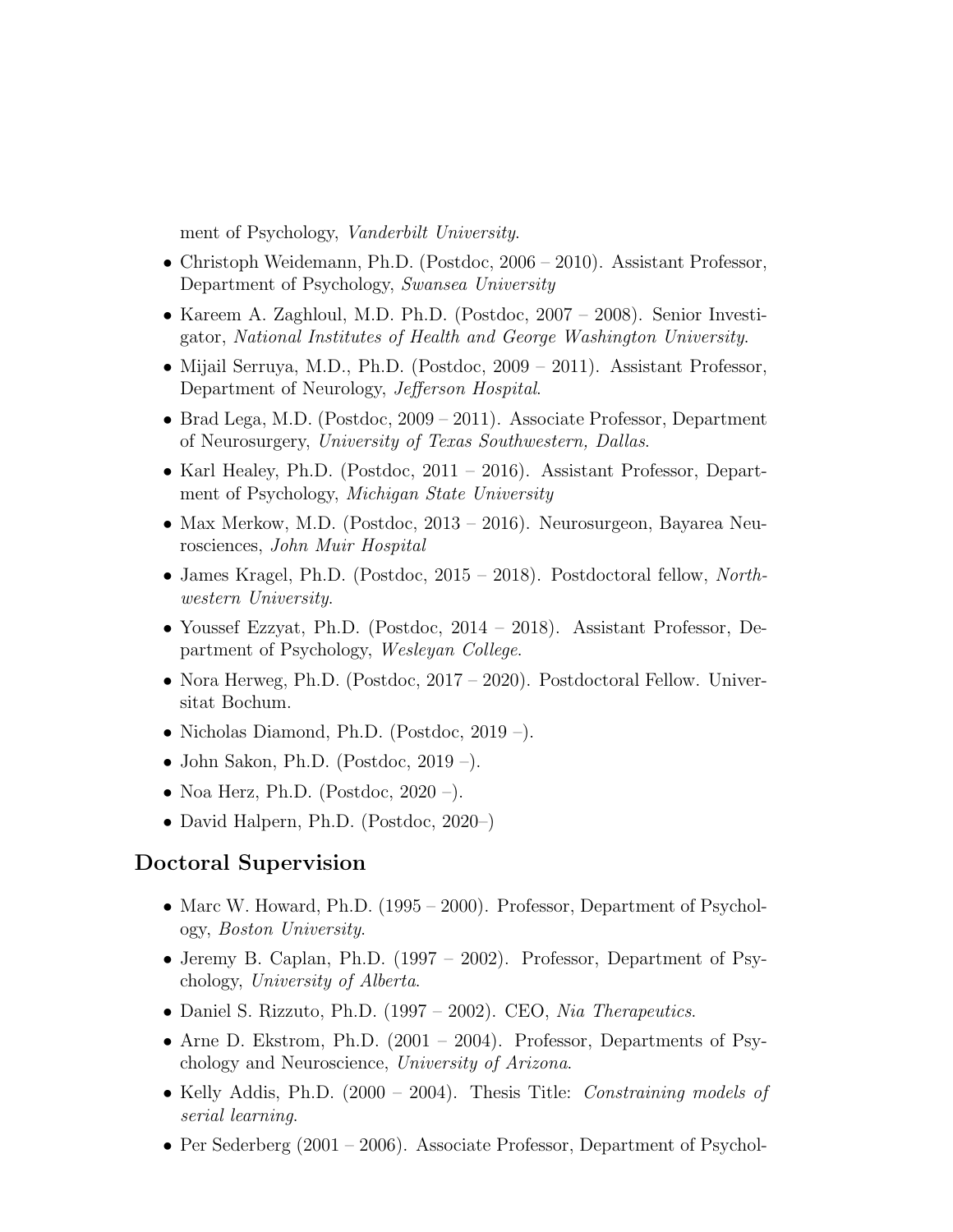ogy and Director of Cognitive Science Program, University of Virginia.

- Grace Hwang, Ph.D. (2002 2005). Engineer, Mitre Corporation.
- Marieke van Vugt, Ph.D. (2003 2008). Assistant Professor, Cognitive Science, University of Groningen.
- Joshua Jacobs, Ph.D. (2004 2008). Associate Professor, Department of Bioengineering, Columbia University.
- Jeremy R. Manning, Ph.D.  $(2006 2011)$ . Assistant Professor, Psychological and Brain Sciences, Dartmouth University.
- Lynn Lohnas, Ph.D. (2007 2012). Assistant Professor, Department of Psychology, Syracuse University.
- John Burke, M.D./Ph.D. (2010 2013). Resident in Neurosurgery,  $U.C.S.F$
- Ashwin Ramayya M.D./Ph.D.  $(2011 2014)$ . Resident in Neurosurgery, University of Pennsylvania.
- Nicole Long, Ph.D. (2010 2015). Assistant Professor, Department of Psychology, University of Virginia.
- Ethan Solomon  $(2015 2019)$ . Resident in Psychiatry, Stanford University.
- Daniel Schonhaut (2018 –). Neuroscience Ph.D. Student, University of Pennsylvania.

# Other Trainees

- Etan Cohen, Director/Screenwriter.
- Emily Dolan, Ph.D., Evaluation Coordinator, VA Puget Sound.
- Gennady Erlikhman, Ph.D., Postdoctoral Fellow, University of Nevada, Reno.
- Lynne Gauthier, Ph.D., Associate Professor, University of Massechusetts.
- Aaron S. Geller, M.D., Resident Physician (Neurology), New York University.
- Roger Khazan, Ph.D., Leader of secure resilient systems and technology, MIT Lincoln Laboratory.
- Matt P. Kirschen, M.D., Ph.D., Assistant Professor of Critical Care Medicine, Children's Hospital of Pennsylvania.
- Rajan Lukose, Ph.D. Chief Technology Office, *Cambridge Technology*.
- Igor Korolev, D.O., Ph.D. Resident Physician (Psychiatry), University of Miami Hospital.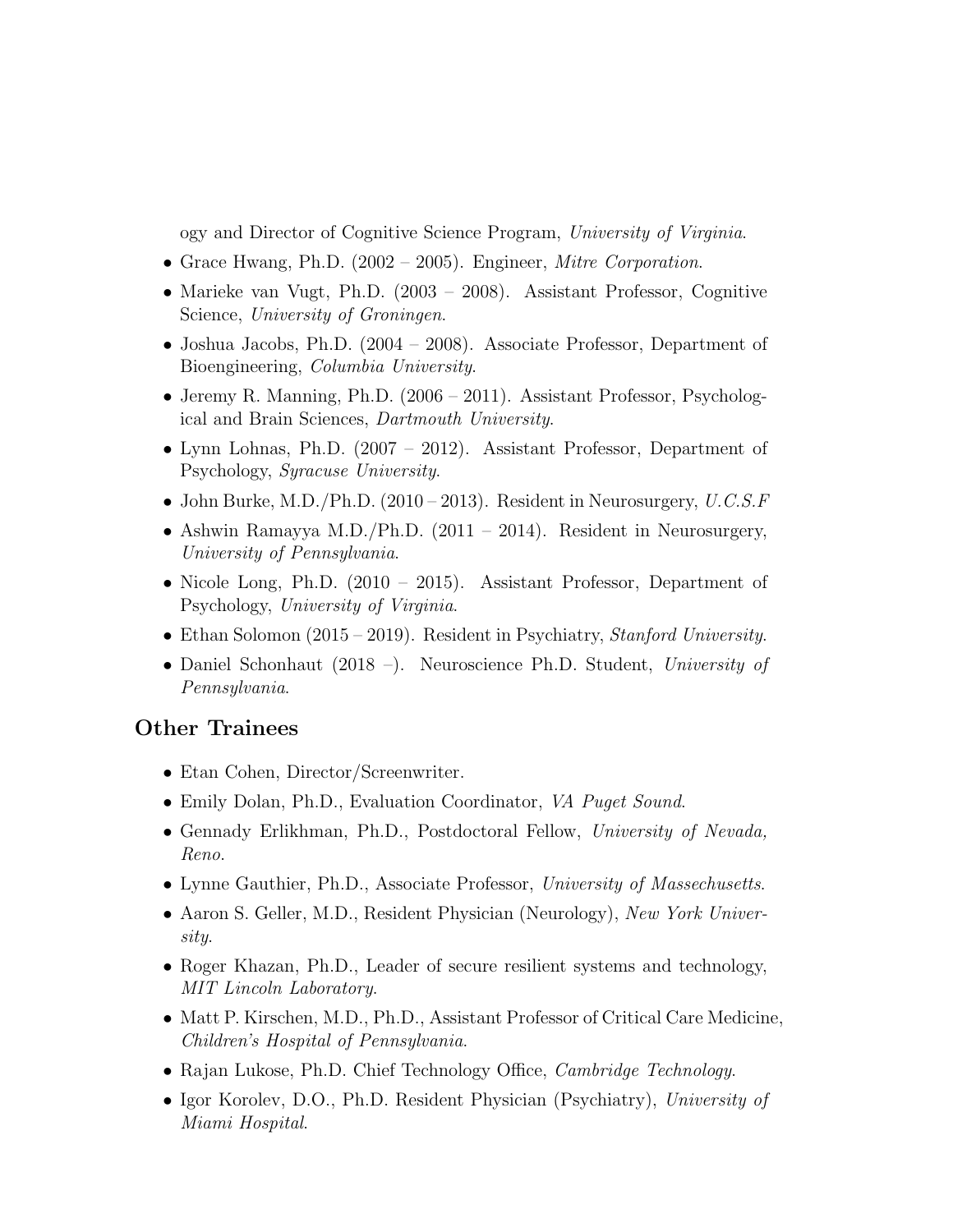- Richard Lawrence, Ph.D., U.C. Berkley.
- Eben Lazarus, Assistant Professor of Finance, MIT.
- Ningcheng Li, M.D., *Yale University*.
- Jonathan Miller, Ph.D. Postdoctoral Fellow, Columbia University
- Matt Mollison, Ph.D. Data Scientist, Silicon Valley Data Science.
- Neal Morton, Ph.D. Postdoctoral Fellow, University of Texas at Austin.
- Ehren Newman, Ph.D. Associate Professor of psychology, *Indiana Univer*sity.
- Peter Pantelis, Ph.D. Postdoctoral Researcher, *Indiana University-Bloomington*.
- Eric Pressman, Principal User Experience Researcher, UpToDate.
- Colin Sauder, Ph.D. Scientific Director, Adams Clinical.
- Greg Schwartz, Ph.D. Assistant Professor, *Northwestern University*.
- Yevgeniy Sirotin, Ph.D. Human Factors Scientist, Scitor Corporation.
- Alec Solway, Ph.D. Assistant Professor, University of Maryland.
- Jessica Spencer, M.D., Associate Professor, Emory School of Medicine.
- Michelle Tully Tine, Ph.D. Associate Professor, *Dartmouth College*.
- Daniil Utin, Technical Staff, MIT Lincoln Laboratory.
- Brad Wyble, Ph.D. Associate Professor, *Penn State University*.
- Robert Yaffe, Ph.D. Software Engineer, Google.
- Franklin Zaromb, Ph.D. Data Science Consultant, Code Cygnus.

# Monographs and Edited Books

- Kahana, M. J. (2012). Foundations of Human Memory. Oxford University Press. 2nd Edition under contract with OUP.
- Kahana, M. J. and Wagner, A. D. (under contract). Oxford Handbook of Human Memory, Vol 1 and 2. Oxford University Press.

# Working Papers

- 1. Pazdera, J.K. & Kahana, M.J. Modality effects in free recall: A retrievedcontext account. Manuscript submitted for publication.
- 2. Randazzo, M., Ezzyat, Y., & Kahana, M. J. Spectral tilt underlies mathematical problem solving. Manuscript submitted for publication.
- 3. Wachter, J.A. and Kahana, M.J. A retrieved context theory of financial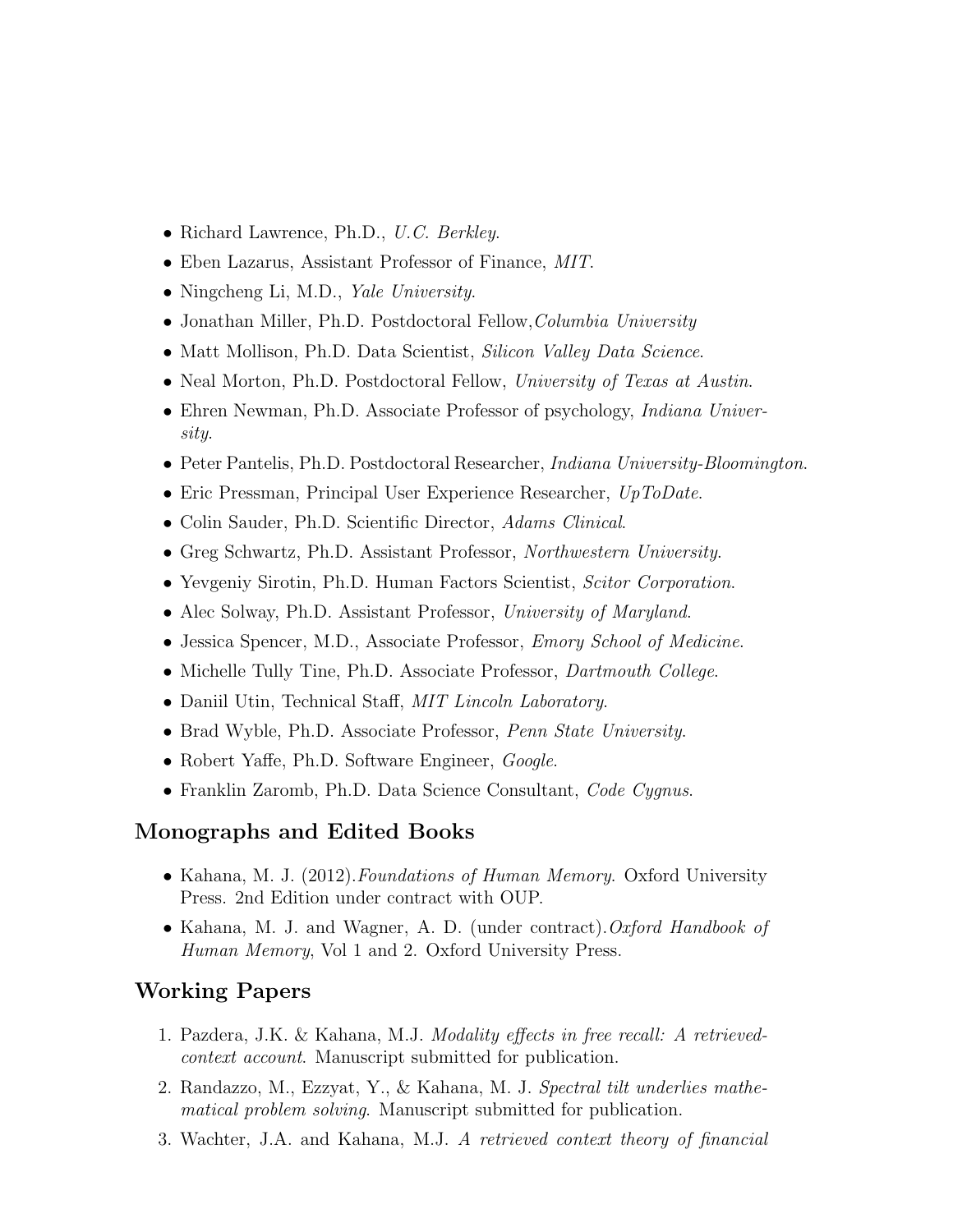decision making. Manuscript submitted for publication

# Publications

- 1. Solomon, E.A. Sperling, M.R., Sharan, A.D., Wanda, P.A., Levy, D.F., Lyalenko, A., Pedisich, I., Rizzuto, D.S., Kahana, M.J. Theta-burst stimulation entrains frequency-specific oscillatory responses. Brain Stimulation, in press.
- 2. Cohen, R. and Kahana, M.J. A memory-based theory of mood, Manuscript submitted for publication
- 3. Kunz, L., Brandt, A. Reinacher, P.C., Staresina, B.P., Reifenstein, E. T., Weidemann, C.T., Herweg, N.A., Tsitsiklis, M. , Kempter, R., Kahana, M.J. Schulze-Bonhage, A., Jacobs, J. A neural code for egocentric spatial maps in the human medial temporal lobe. Neuron, in press.
- 4. Stephen Meisenhelter, Robert J Quon, Sarah A Steimel, Markus E Testorf, Edward J Camp, Payam Moein, George W Culler, Robert E Gross, Bradley C Lega, Michael R Sperling, Michael J Kahana, Barbara C Jobst (2021). Interictal Epileptiform Discharges are Task Dependent and are Associated with Lasting Electrocorticographic Changes, Cerebral Cortex Communications, in press.
- 5. Kragel, J.E., Worrell, G.A., Sperling, M.R., Gross, R.E., Lega B.C., Jobst, B.C., Sheth, S.A., Zaghloul, K.A., Stein, J.M., & Kahana, M.J. (2021). Distinct cortical systems reinstate content and context information during memory search, *Nature Communications*, in press.
- 6. Quon, R.J., Meisenhelter, M, Adamovich-Zeitlin, R.H., Steimel, S.A., Camp, E.J., Testor, M.E., Song, Y., MacKenziee, T.A., Gross, R.E., Lega, B.C., Sperling, M.R., Kahana, M.J., and Jobst, B.C. (2021). Factors correlated with intracranial interictal epileptiform discharges in refractory epilepsy, Epilepsia, 62, 481-491.
- 7. Umbach, G., Kantak, P., Jacobs, J. Kahana, M.J., Pfeiffer, B.E., Sperling, M.R., and Lega, B.C. (2020). Time cells in the human hippocampus and entorhinal cortex support episodic memory. Proceedings of the National Academy of Sciences, 117, 28463-28474.
- 8. Adamovich-Zeitlin, R., Wanda, P.A., Solomon, E., Phan, T., Lega, B., Jobst, B.C., Gross, R.E., Ding, K., Diaz-Arrastia, R. and Kahana, M.J. (2020). Biomarkers of Memory Variability in Traumatic Brain Injury. Brain Communications, Volume 3, Issue 1, fcaa202.
- 9. Weidemann, C.T., & Kahana, M.J. (2020). Neural measures of subsequent memory reflect endogenous variability in cognitive function. Journal of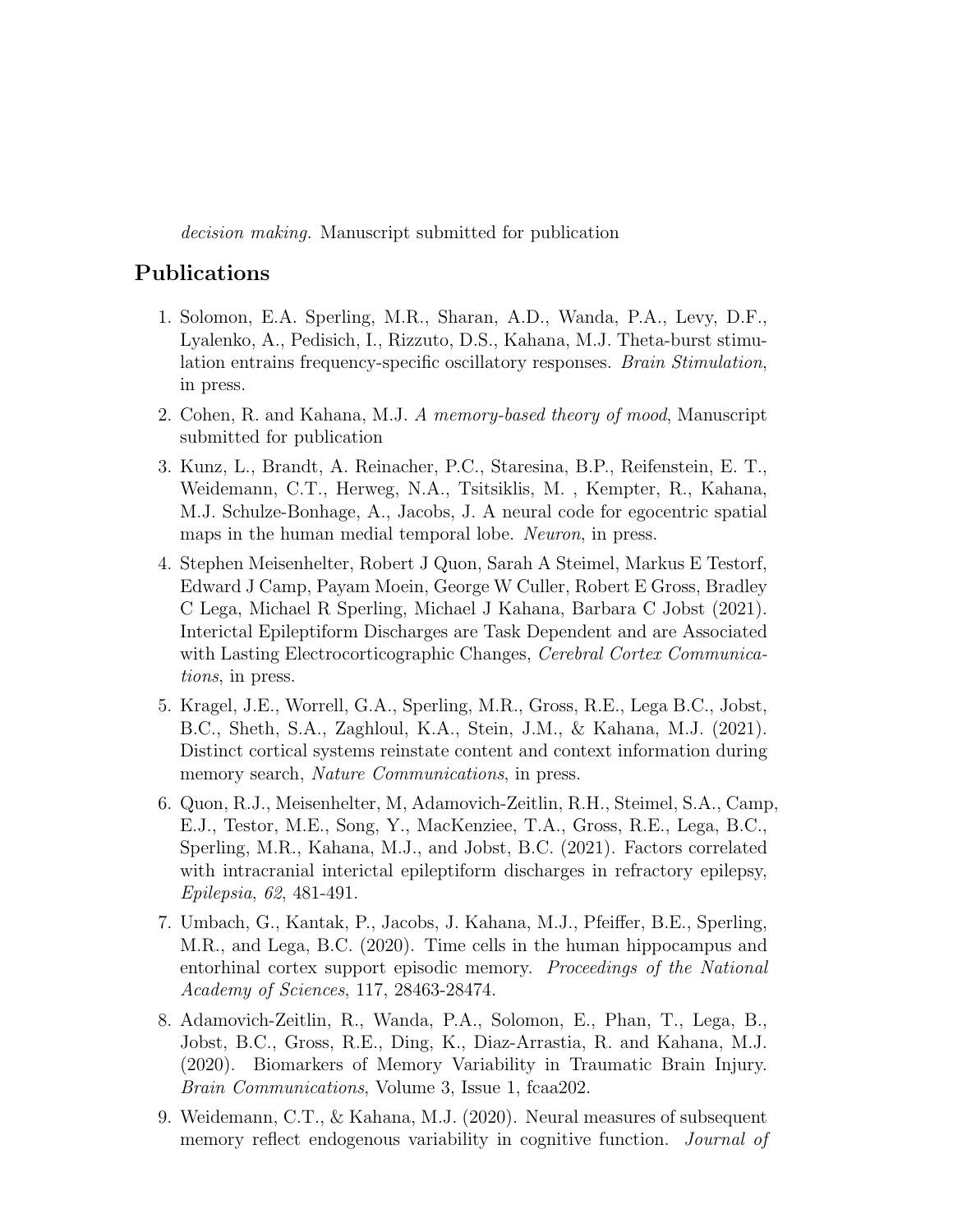Experimental Psychology: Learning, Memory and Cognition, 47, 641–651.

- 10. Aka, A., Phan, T., & Kahana, M.J. (2020). Predicting recall of words and lists. Journal of Experimental Psychology: Learning, Memory and Cognition, in press.
- 11. Uma Mohan, . . ., Kahana, M.J., Jacobs, J. (2020). Effects of direct brain stimulation in humans depend on frequency, amplitude and white-matter proximity. Brain Stimulation, 13, 1183-1195.
- 12. Lohnas, L.J., Davachi, L., & Kahana, M.J. (2020). Neural fatigue influences memory encoding in the human hippocampus. Neuropsychologia, 143, 107471..
- 13. Herweg, N.A., Solomon, E.A., and Kahana, M.J. (2020). Theta Oscillations in Human Memory. Trends in Cognitive Sciences, 24 (3), 208-227.
- 14. Healey, M.K., & Kahana, M.J. (2020). Age-related changes in the neural dynamics of memory encoding. PLOS One, 15(1): e0227274.
- 15. Kahana, M. J. (2020). Computational models of memory search. Annual Review of Psychology, 71, 107-138.
- 16. Herweg, N.A., Sharan, A.D., Sperling, M.R., Brandt, A., Schulze-Bonhage, A. & Kahana, M.J. (2020). Reactivated spatial context guides episodic recall. Journal of Neuroscience, 40 (10), 2119-2128.
- 17. Broitman, A.W., Kahana, M.J., & Healey, M.K. (2019). Modeling retest effects in a longitudinal measurement burst study of memory. Computational Brain  $\mathcal B$  Behavior, in press.
- 18. Khambhati, A.N., Kahn, A.E., Costantini, J., Ezzyat, Y., Solomon, E.A., Gross, R.E., Jobst, B.C., Sheth, S.A., Zaghloul, K.A., Worrell, G.A., Seger, S., Lega, B.C., Weiss, S., Sperling, M.R., Gorniak, R., Das, S.R., Stein, J.M., Rizzuto, D.S., Kahana, M.J., Lucas, T.H., Davis, K.A., Tracy, J.I. & Bassett, D.S. (2019). Functional control of electrophysiological network architecture using direct neurostimulation in humans. Network Neuroscience, 1-30.
- 19. Goldstein, H.E., Smith, E.H., Gross, R.E., Jobst, B.C., Lega, B.C., Sperling, M.R., Worrell, G.A., Zaghloul, K.A., Wanda, P.A., Kahana, M.J., Rizzuto, D.S., Schevon, C.A., McKhann II, G.M., Sheth, S.A. (2019), Risk of seizures induces by intracranial research stimulation: Analysis of 770 Stimulation Sessions. Journal of Neural Engineeering, 16 (6), 066039.
- 20. Meisler, S.L., Kahana, M.J. & Ezzyat, Y. (2019). Does data cleaning improve brain state classification? J. Neuroscience Methods, 328, 108421.
- 21. Solomon, E.A., Lega, B.C., Sperling, M.R. & Kahana, M.J. (2019). Hip-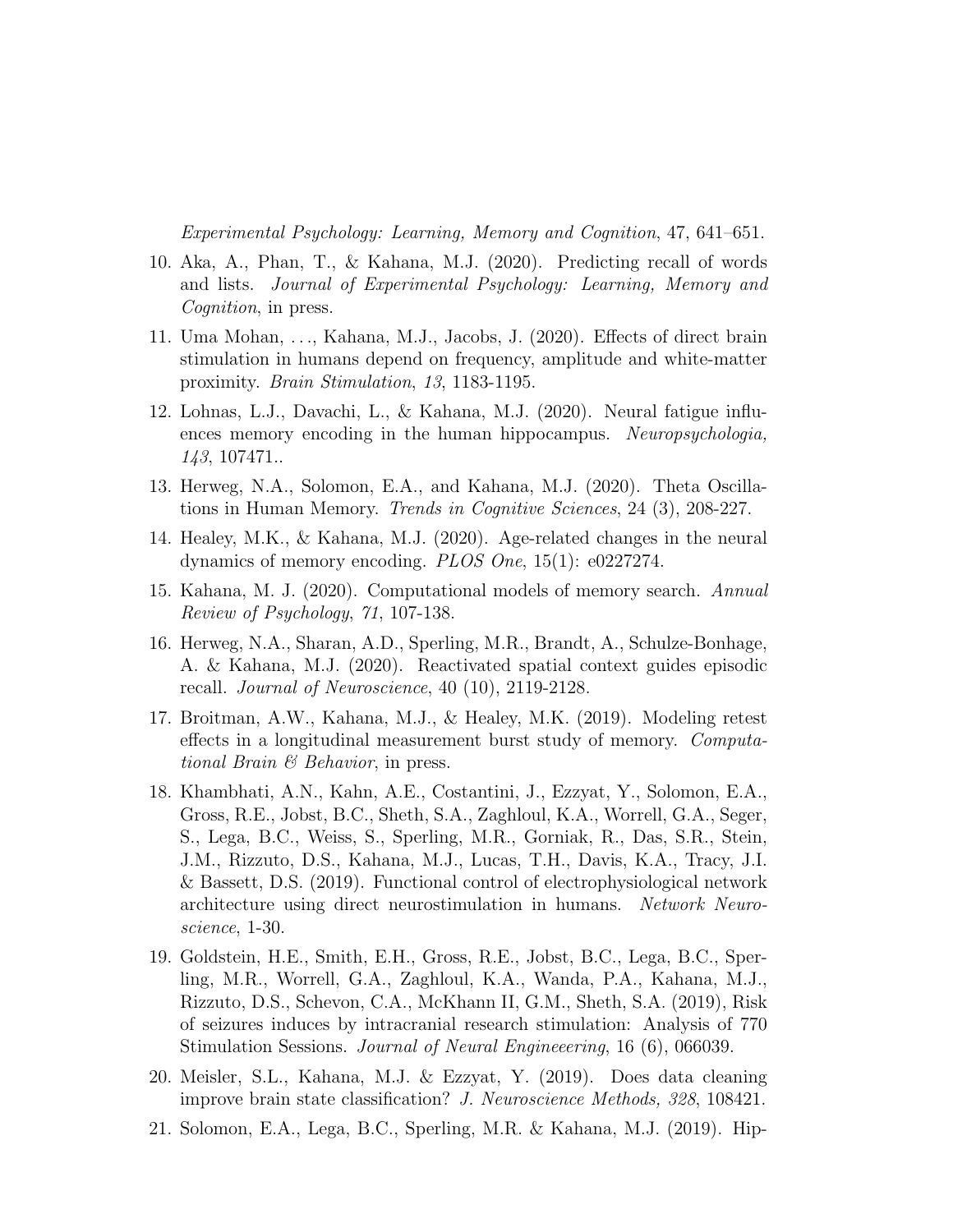pocampal theta codes for distances in semantic and temporal spaces. Proceedings of the National Academy of Sciences,116 (48), 24343-24352.

- 22. Phan, T.D., Wachter, J.A., & Kahana, M.J. (2019). Multivariate stochastic volatility modeling of neural data. eLife, 8, 42950.
- 23. Healey, M.K., Long, N.M., & Kahana, M.J. (2019). Contiguity in episodic memory. Psychonomic Bulletin & Review, 26(3), 699-720.
- 24. Gifford, A.M., Sperling, M.R., Sharan, A.D., Gorniak, R.J., Williams, R.B., Davis, K.A., Kahana, M.J., & Cohen, Y.E. (2019). Neuronal phase consistency tracks dynamic changes in acoustic spectral regularity. European Journal of Neuroscience, 49 (10), 1268-1287.
- 25. Solomon, E.A., Stein, J.M., Das, S., Gorniak, R., Sperling, M.R., Worrell, G., Inman, C., Lega, B., Jobst, B.C., Rizzuto, D.S., & Kahana, M. J. (2019). Dynamic theta networks within the human medial temporal lobe support episodic encoding and retrieval. Current Biology,  $29(7)$ , 1100-1111.
- 26. Weidemann, C.T., & Kahana, M.J. (2019). Dynamics of brain activity reveal a unitary recognition signal. Journal of Experimental Psychology: Learning, Memory and Cognition, 45 (3), 440-451.
- 27. Weidemann, C.T., Kragel, J.E., Lega, B.C., Worrell, G.A., Sperling, M.R., Sharan, A.D., Jobst, B.C., Khadjevand, F., Davis, K.A., Wanda, P. A., Kadel, A., Rizzuto, D.S., & Kahana, M.J. (2019). Neural activity reveals interactions between episodic and semantic memory systems during retrieval. Journal of Experimental Psychology: General, 148 (1), 1-12.
- 28. Kucewicz, M.T., Saboo, K., Berry, B.M., Kremen, V., Miller, L.R., Khadjevand, F., Inman, C., Wanda, P., Sperling, M.R., Gorniak, R., Davis, K.A., Jobst, B.C., Lega, B., Sheth, S.A., Rizzuto, D.S., Iyer, R., Kahana, M.J., & Worrell, G.A. (2019). Human verbal memory encoding is hierarchically distributed in a continuous processing stream. eNeuro.
- 29. Long, N.M., & Kahana, M.J. (2019). Hippocampal contributions to serialorder memory. *Hippocampus*,  $29(3)$ , 252-259.
- 30. Arora, A., Lin, J., Gasperian, A., Maldjian, J., Stein, J., Kahana, M.J. & Lega, B.C. (2018). Comparison of logistic regression, support vector machines, and deep learning classifiers for predicting memory encoding success using human intracranial EEG recordings. Journal of Neural Engineering, 15 (6), 066028.
- 31. Solomon, E.A., Kragel, J.E., Gross, R.E., Lega, B., Sperling, M.R., Worrell, G., Sheth, S.A., Zaghloul, K.A., Jobst, B.C., Stein, J.M., Das, S., Gorniak, R., Inman, C., Seger, S., Rizzuto, D.S., & Kahana, M.J. (2018).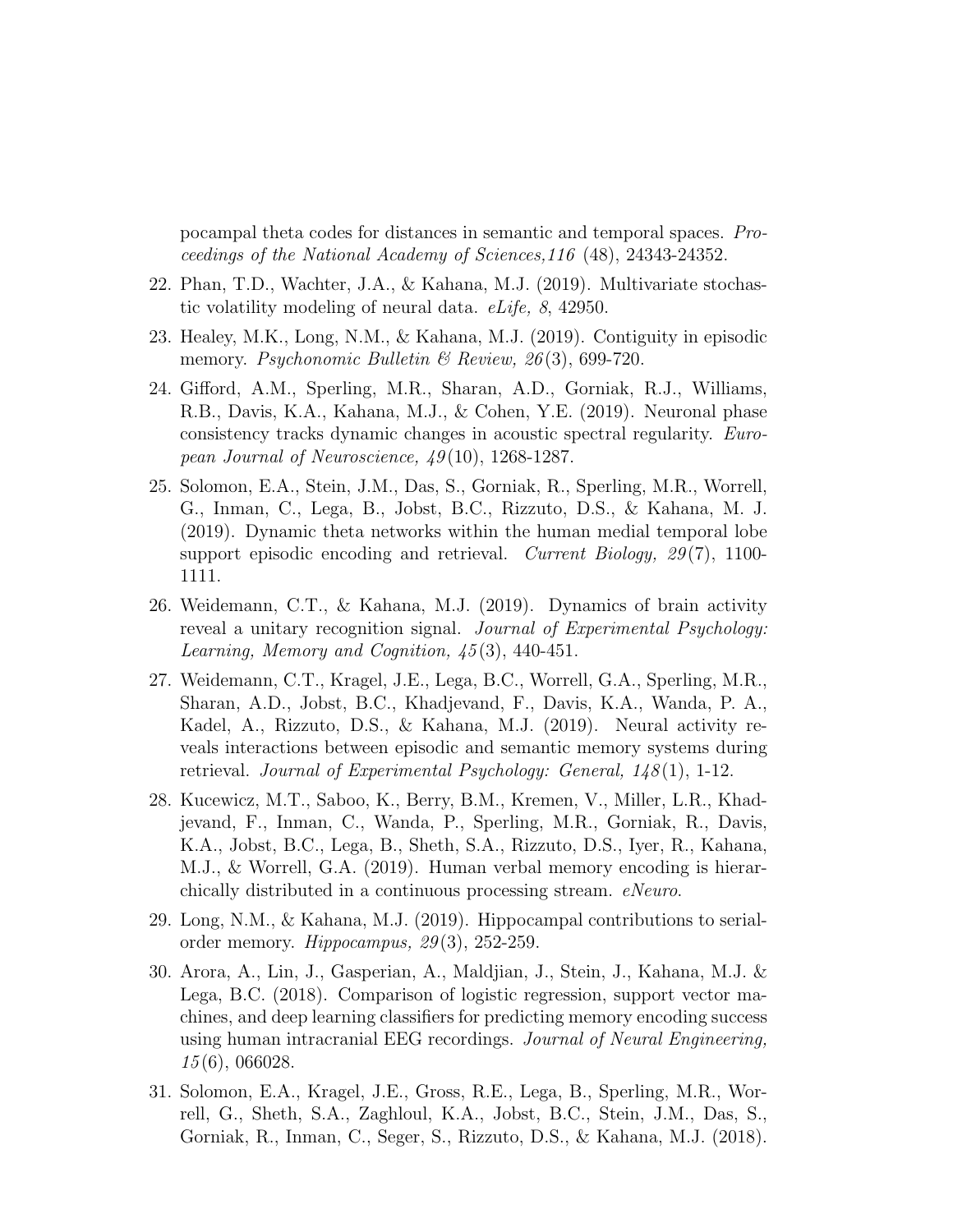Medial temporal lobe functional connectivity predicts stimulation-induced theta power. Nature Communications, 9, 4437.

- 32. Herweg, N.A. & Kahana, M.J. (2018). Spatial representations in the human brain. Frontiers in Human Neuroscience, 12, 297.
- 33. Kahana, M.J., Aggarwal, E.V. & Phan, T.D. (2018). The variability puzzle in human memory. Journal of Experimental Psychology: Learning, Memory and Cognition, 44 (12), 1857-1863.
- 34. Kuhn, J.R., Lohnas, L.J., & Kahana, M.J. (2018). A spacing account of negative recency in final free recall. Journal of Experimental Psychology: Learning, Memory and Cognition,  $\frac{1}{4}(8)$ , 1180-1185.
- 35. Ezzyat, Y., Sperling, M.R., Sharan, A.D., Lega, B.C., Burks, A., Gross, R.E., Jobst, B.C., Davis. K.A., Worrell, G.A., Stein, J.M., Gorniak, R., Das, S.R., Rizzuto, D.S., & Kahana, M.J. (2018). Closed-loop stimulation of temporal cortex rescues functional networks and improves memory. Nature Communications,  $9(1)$ , 365.
- 36. Kucewicz, M.T., Berry, B.M., Kremen, V., Miller, L.R., Khadjevand, F., Ezzyat, Y., Stein, J.M., Wanda, P., Sperling, M.R., Gorniak, R., Davis, K.A., Jobst, B.C., Gross, R.E., Lega, B., Stead, S.M., Rizzuto, D.S., Kahana, M.J. & Worrell, G.A. (2018). Electrical stimulation modulates high gamma activity and human memory performance. eNeuro. doi: 10.1523/ENEURO.0369-17.2018.
- 37. Kucewicz, M.T., Berry, B.M., Miller, L.R., Khadjevand, F., Ezzyat, Y., Stein, J.M., Kremen, V., Brinkmann, B.H., Wanda, P., Sperling, M.R., Gorniak, R., Davis. K.A., Jobst, B.C., Gross, R.E., Lega, B., Van Gompel, J., Stead, S.M., Rizzuto, D.S., Kahana, M.J., & Worrell, G.A. (2018). Evidence for verbal memory enhancement with electrical brain stimulation in the lateral temporal cortex. Brain. 141, 971-978.
- 38. Kahana, M. J. (2017). Memory search. In J. H. Byrne (Ed.), Learning and Memory: A Comprehensive Reference, Second Edition. Academic Press. pp. 181-200.
- 39. Solomon, E.A., Kragel, J.E., Sperling, M.R., Sharan, A., Worrell, G., Kucewicz, M., Inman, C.S., Lega, B., Davis, K.A., Stein, J.M., Jobst, B.C., Zaghloul, K.A., Sheth, S.A., Rizzuto, D.S., & Kahana, M.J. (2017). Widespread theta synchrony and high-frequency desynchronization underlies enhanced cognition. Nature Communications,  $8(1)$ , 1704.
- 40. Lin, J.J., Rugg, M., Das, S.R., Stein, J.M., Rizzuto, D.S., Kahana, M.J., & Lega., B.C. (2017). Theta band power increases in the posterior hippocampus predict successful episodic memory encoding in humans. Hippocampus,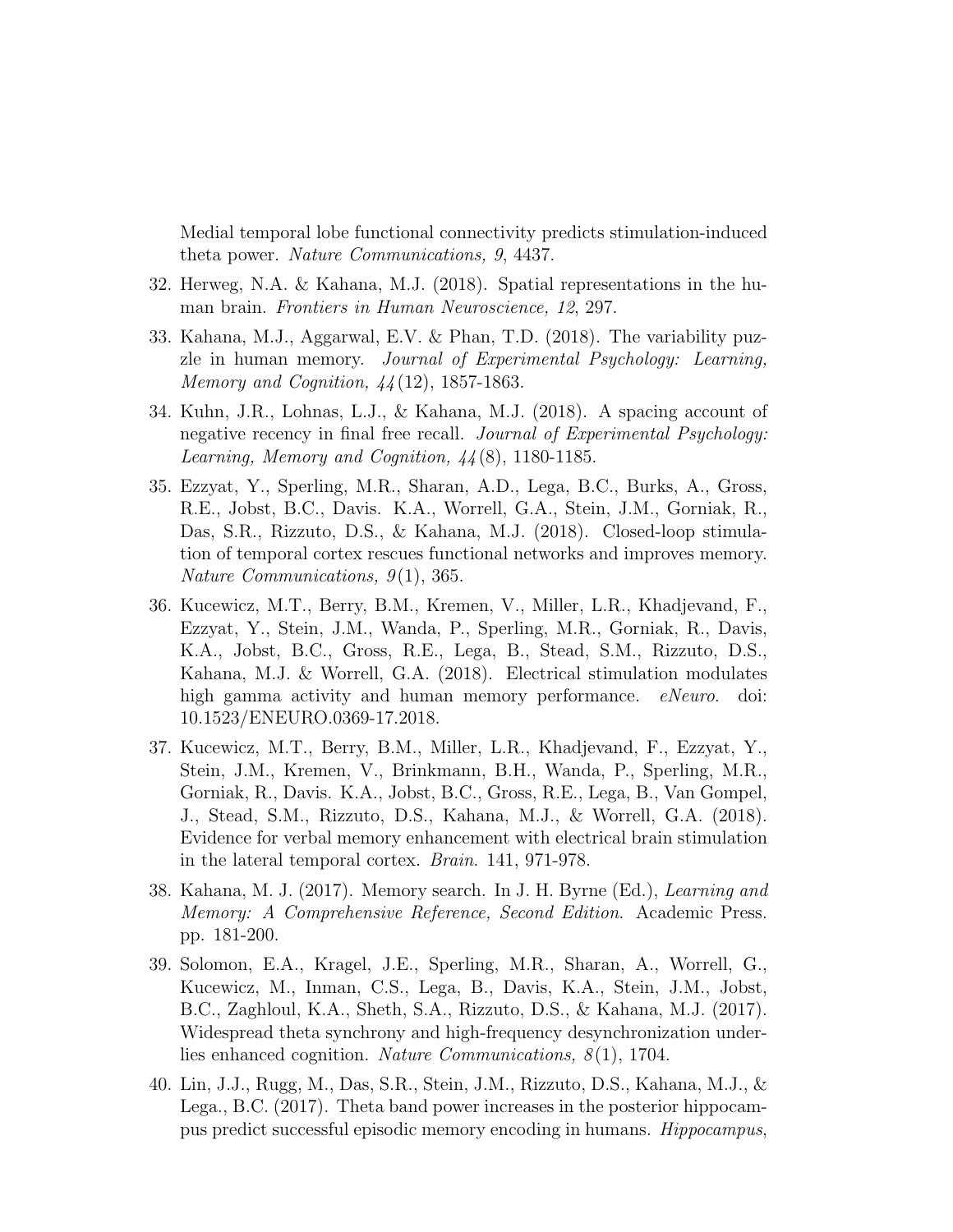27, 1040-1053.

- 41. Kragel, J.E., Ezzyat, Y., Sperling, M.R., Gorniak, R.J, Worrell, G.A., Berry, B.M., Inman, C.S., Lin, J., Davis, K.A., Das, S.R., Stein, J.M., Jobst, B.C., Zaghloul, K.A., Sheth, S.A., Rizzuto, D.S., & Kahana, M.J. (2017). Similar patterns of neural activity predict memory function during encoding and retrieval. NeuroImage, 155, 60-71.
- 42. Ramayya, A.G., Pedisch, I., Levy, D.F., Lyalenko, A., Wanda, P., Rizzuto, D., Baltuch, G.H., & Kahana, M.J. (2017). Proximity of Substantia Nigra Microstimulation to Putative GABAergic Neurons Predicts Modulation of Human Reinforcement Learning. Frontiers in Human Neuroscience, 11.
- 43. Long, N.M., Sperling, M.R., Worrell, G.A., Davis, K.A., Gross, R.E., Lega, B.C., Jobst, B.C., Sheth, S.A., Zaghloul, K.A., Stein, J.M., & Kahana, M.J. (2017). Contextually mediated spontaneous retrieval is specific to the hippocampus. Current Biology, 27 (7), 1074-1079.
- 44. Kucewicz, M.T., Berry, B.M., Kremen, V., Brinkmann, B.H., Sperling, M.R., Sharan, A.D., Jobst, B.C., Gross, R.E., Lega, B.C.,jou Sheth, S.A., Stein, J.M., Das, S.R., Stead, M.S., Rizzuto, D.S., Kahana, M.J., & Worrell, G.A. (2017). Dissecting gamma frequency activity during human memory processing. Brain,  $140(5)$ , 1337-1350.
- 45. Ezzyat,Y., Kragel, J.E., Burke, J.F., Levy, D.F., Lyalenko, A., Wanda, P., O'Sullivan, L., Hurley, K.B., Busygin, S., Pedisich, I., Sperling, M.R., Worrell, G.A., Kucewicz, M.T, Davis, K.A., Lucas, T.H., Inman, C.S., Lega, B.C., Jobst, B.C., Sheth, S.A., Zaghloul, K.A., Jutras, M.J., Stein, J.M., Das, S.R., Gorniak, R.J., Rizzuto, D.S., & Kahana, M.J. (2017). Direct brain stimulation modulates encoding states and memory performance in humans. *Current Biology*, 27(9), 1251-1258.
- 46. Long, N.M., & Kahana, M.J. (2017). Modulation of task demands suggests that semantic processing interferes with the formation of episodic associations. Journal of Experimental Psychology: Learning, Memory and Cognition, 43 (2), 167-176.
- 47. Horak, P.C., Meisenhelter, S., Song, Y., Testorf, M.E., Kahana, M.J., Viles, W.D., Bujarski, K.A., Connolly, A.C., Robbins, A.A., Sperling, M.R., Sharan, A.D., Worrell, G.A., Mille, L.R., Gross, R.E., Davis, K.A., Roberts, D.W., Lega, B.C., Sheth, S.A., Zaghloul, K.A., Stein, J.M., Das, S.R., Rizzuto, D.S., & Jobst, B.C. (2017). Interictal epileptiform discharges impair word recall in multiple brain areas.  $Epilepsia$ ,  $58(3)$ , 373-380.
- 48. Merkow, M.B., Burke, J.F., Ramayya, A.G., Sharan, A.D., Sperling, M.R. & Kahana, M.J. (2017). Stimulation of the human medial temporal lobe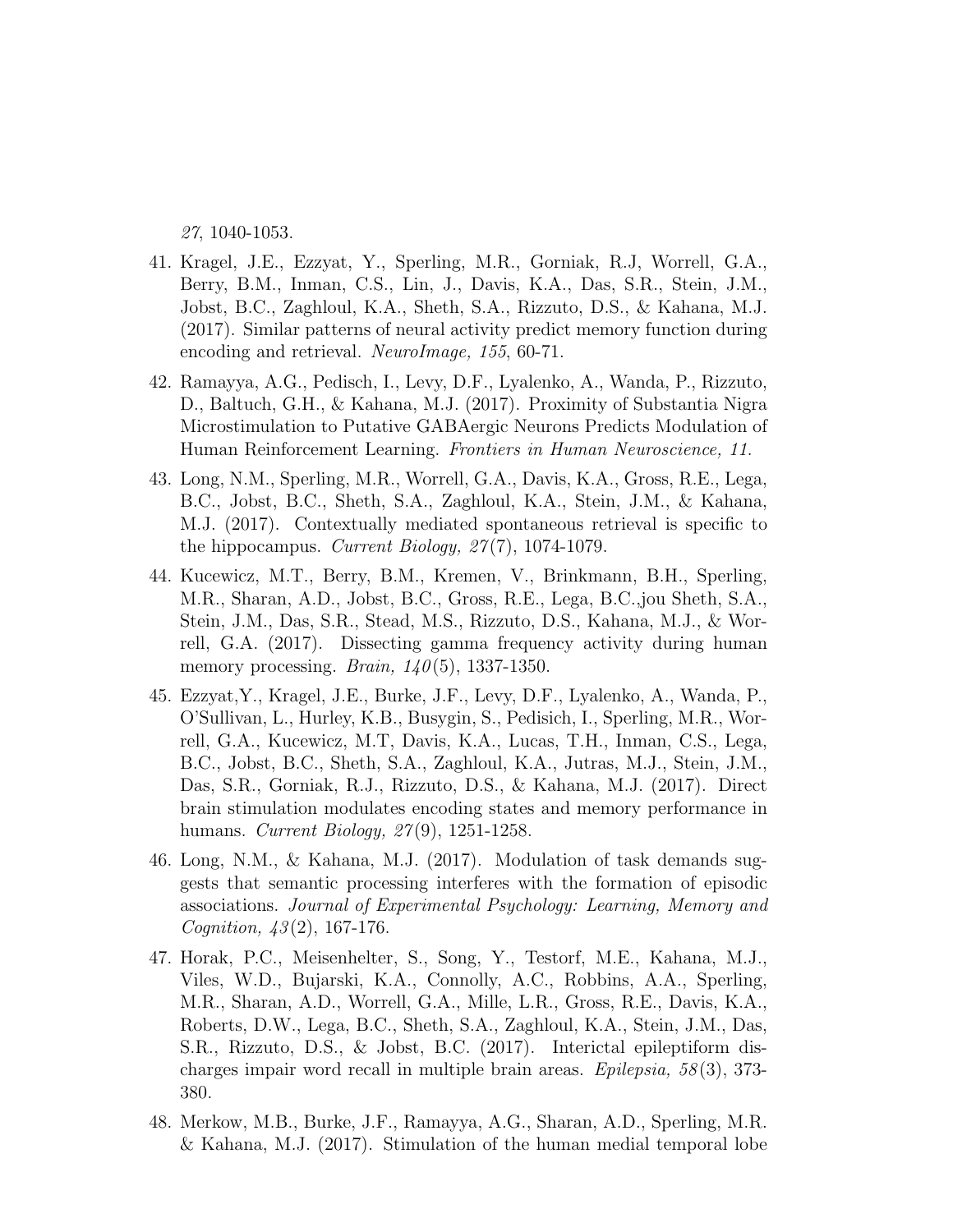between learning and recall selectivity enhances forgetting. Brain Stimu*lation*,  $10(3)$ , 645-650.

- 49. Jacobs, J., Miller, J.F., Lee, S.A., Coffey, T., Watrous, A.J., Sperling, M.R., Sharan, A.D., Worrell, G.A., Berry, B.M., Jobst, B.C., Davis, K.A., Gross, R.E., Sheth, S.A., Ezzyat, Y., Das, S.R., Stein, J.M., Gorniak, R.J, Kahana, M.J., & Rizzuto, D.S. (2016). Direct electrical stimulation of human entorhinal region and hippocampus impairs memory. Neuron,  $92(5)$ , 983-990.
- 50. Weidemann, C.T., & Kahana, M.J. (2016). Assessing recognition memory using confidence ratings and response times. Royal Society open science,  $3(4)$ ,150670.
- 51. Healey, M.K., & Kahana, M.J. (2016). A four-component model of agerelated memory change. Psychological Review, 123 (1), 23-69.
- 52. Merkow, M.B., Burke, J.F., & Kahana, M.J. (2015). The human hippocampus contributes to both the recollection and familiarity components of recognition memory. Proceedings of the National Academy of Sciences, 112 (46), 14378-14383.
- 53. Long, N.M., & Kahana, M.J. (2015). Successful memory formation is driven by contextual encoding in the core memory network. NeuroImage, 119, 332-337.
- 54. Ramayya, A.G., Pedisich, I., & Kahana, M.J. (2015). Expectation modulates neural representations of valence throughout the human brain. NeuroImage, 115, 214-223.
- 55. Greenberg, J.A., Burke, J.F., Haque, R., Kahana, M. J., & Zaghloul, K.A. (2015). Decreases in theta and increases in high frequency activity underlie associative memory encoding. NeuroImage, 114, 257-263.
- 56. Long, N.M., Danoff, M.S., & Kahana, M.J. (2015). Recall dynamics reveal the retrieval of emotional context. Psychonomic Bulletin  $\mathcal{B}$  Review, 22(5), 1328-1333.
- 57. Lohnas, L.J., Polyn, S.M., & Kahana, M.J. (2015). Expanding the scope of memory search: Modeling intralist and interlist effects in free recall. Psychological Review, 122 (2), 337-363.
- 58. Burke, J.F., Merkow, M.B., Jacobs, J., Kahana, M.J., & Zaghloul, K.A. (2015). Brain computer interface to enhance episodic memory in human participants. Frontiers in Human Neuroscience, 8, 1-10.
- 59. Burke, J.F., Ramayya, A.G., & Kahana, M.J. (2015). Human intracranial high-frequency activity during memory processing: neural oscillations or stochastic volatility? Current Opinion in Neurobiology, 31, 104-110.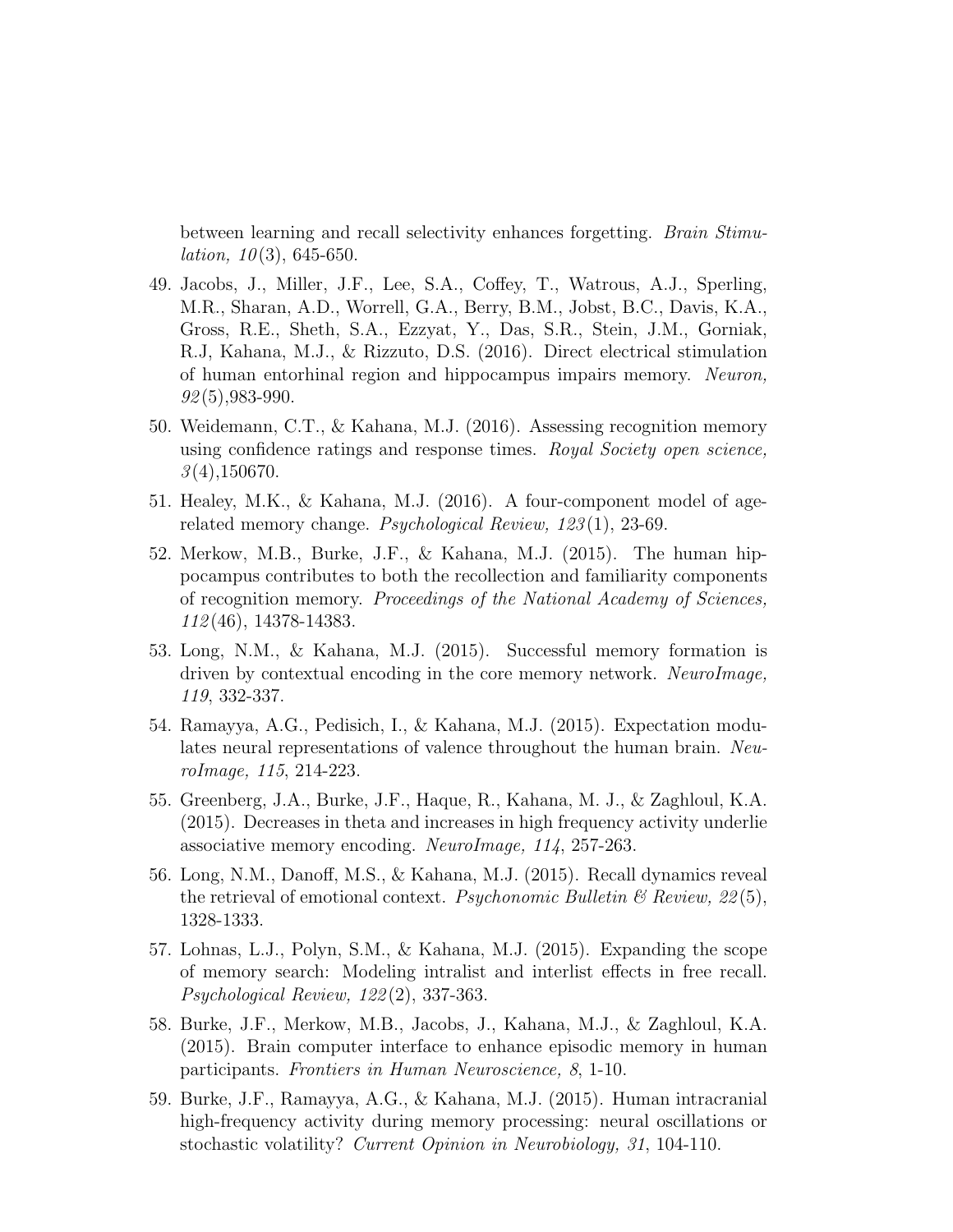- 60. Manning, J.R., Kahana, M.J., & Norman, K.A. (2015). The role of context in memory. In Gazzaniga M, (Ed.) The Cognitive Neurosciences, Fifth Edition., Cambridge, MA:MIT Press.
- 61. Lega, B.C., Burke, J.F., Jacobs, J., & Kahana, M.J. (2014). Slow thetato-gamma phase-amplitude coupling in human hippocampus supports the formation of new episodic memories. Cerebral Cortex, 26 (1), 268-278.
- 62. Merkow, M.B., Burke, J.F., Stein, J.M., & Kahana, M.J. (2014). Prestimulus theta in the human hippocampus predicts subsequent recognition but not recall. Hippocampus, 24, 1562-1569.
- 63. Ramayya, A.G., Zaghloul, K.A., Weidemann, C.T., Baltuch, G.H., & Kahana, M.J. (2014). Electrophysiological evidence for functionally distinct neuronal populations in the human substantia nigra. Frontiers in Human Neuroscience, 8, 1-9.
- 64. Geller, A.S., Burke, J.F., Sperling, M.R, Sharan, A.D., Litt, B., Baltuch, G.H., Lucas, T.H., & Kahana, M.J. (2014). Eye closure causes widespread low-frequency power increase and focal gamma attenuation in the human electrocorticogram. Clinical Neurophysiology, 9, 1764-1773.
- 65. Misra, A., Burke, J.F., Ramayya, A.G., Jacobs, J., Sperling, M.R., Moxon, K., Kahana, M.J., Evans, J.J., & Sharan, A.D. (2014). Methods for implantation of micro-wire bundles and optimization of single/multiunit recordings from human medial temporal lobe. Journal of Neural Engineering,  $11(2)$ , 1-13.
- 66. Healey, M.K., & Kahana, M.J. (2014). Is memory search governed by universal principles or idiosyncratic strategies?. Journal of Experimental Psychology: General, 143, 575-596.
- 67. Burke, J.F., Sperling, M.R., Sharan, A.D., Evans, J.J., Ramayya, A.G., Healy, M.K., Beck, E.N., Davis, K.A., Lucas, T.H., & Kahana, M.J. (2014). Theta and high-frequency activity mark spontaneous recall of episodic memories. Journal of Neuroscience, 34, 11355-11365.
- 68. Healey, M.K., Crutchley, P., & Kahana, M.J. (2014). Individual differences in memory search and their relation to intelligence. Journal of Experimental Psychology: General, 143, 1553-1569.
- 69. Manning, J.R., Lew, T.F., Li, N., Sekuler, R., & Kahana, M.J. (2014). MAGELLAN: A cognitive map-based model of human wayfinding. Journal of Experimental Psychology: General, 143, 1314-1330.
- 70. Ramayya, A.G., Misra, A., Baltuch, G.H., & Kahana, M.J. (2014). Microstimulation of the human Substantia Nigra alters reinforcement learning. Journal of Neuroscience, 20, 6887-6895.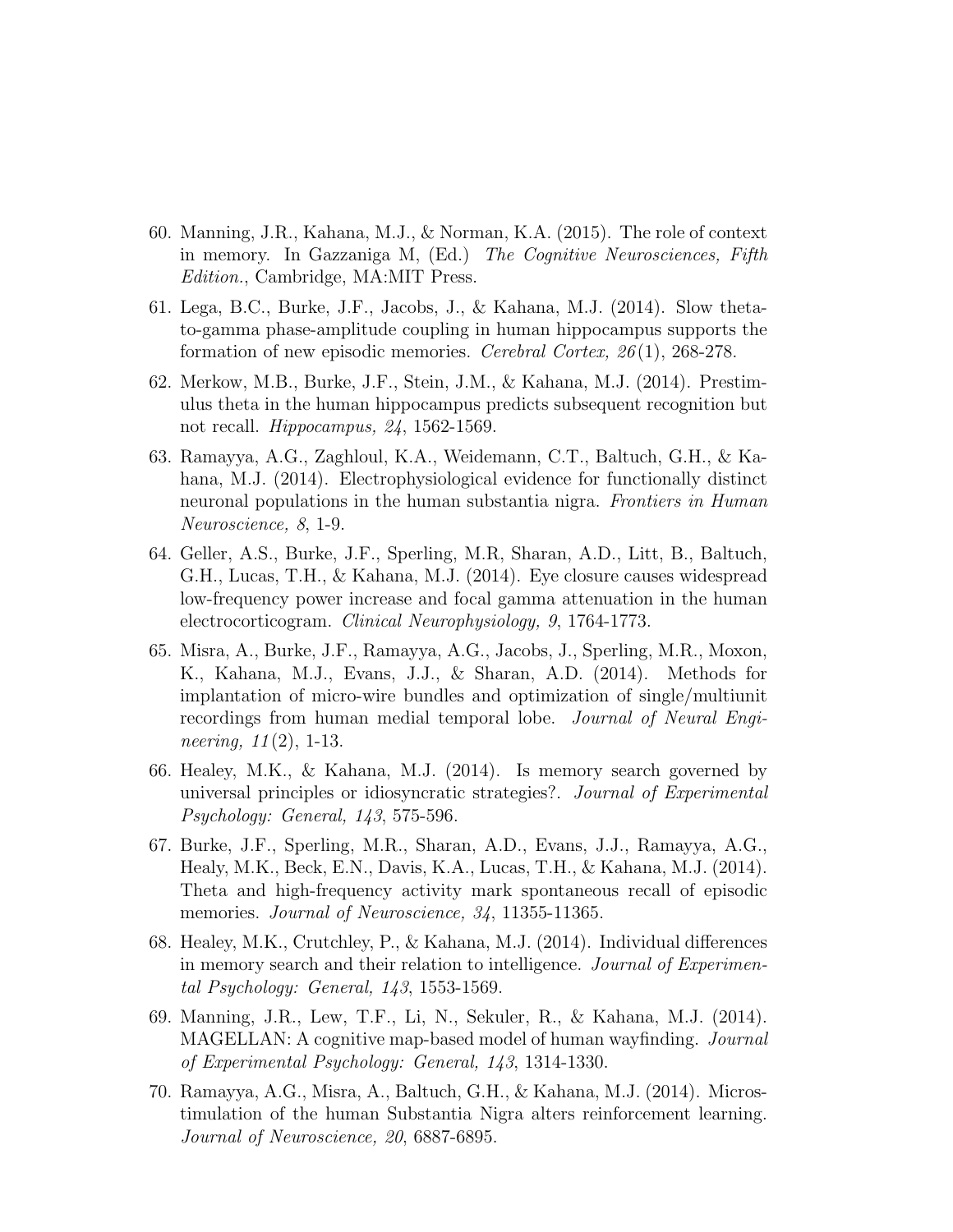- 71. Lohnas, L.J., & Kahana, M.J. (2014). A retrieved context account of spacing and repetition effects in free recall. Journal of Experimental Psychology: Learning, Memory & Cognition, 40, 755-764.
- 72. Dube, C., Zhou, F., Kahana, M.J., & Sekuler, R. (2014). Similarity-based distortion of visual short-term memory is due to perceptual averaging. Vision Research, 96, 8-16.
- 73. Serruya, M.D., Sederberg, P.B., & Kahana, M.J. (2014). Power shifts track serial position and modulate encoding in human episodic memory. Cerebral Cortex, 24, 403-413.
- 74. Lohnas, L.J., & Kahana, M.J. (2014). Compound cueing in free recall. Journal of Experimental Psychology: Learning, Memory & Cognition,  $40(1)12$ -24.
- 75. Burke, J.F., Long, N.M., Zaghloul, K.A., Sharan, A.D., Sperling, M.R., & Kahana, M.J. (2014). Human intracranial high-frequency activity maps episodic memory formation in space and time. NeuroImage, 85, 834-843.
- 76. Long, N.M., Burke, J.F., & Kahana, M.J. (2014). Subsequent memory effect in intracranial and scalp EEG. NeuroImage, 84, 488-494.
- 77. Solway, A., Miller, J.F., & Kahana, M.J. (2013). PandaEPL: A library for programming spatial navigation experiments. Behavior Research Methods, 45, 1293-1312.
- 78. Lohnas, L.J., & Kahana, M.J. (2013). Parametric effects of word frequency on recall and recognition. Journal of Experimental Psychology: Learning, Memory & Cognition, 39, 1943-1946.
- 79. Miller, J.F.<sup>∗</sup> , Neufang, M.<sup>∗</sup> , Solway, A., Brandt, A., Hefft, S., Trippel, M., Vader, I., Hefft, S., Merkow, M.B., Polyn, S.M., Jacobs, J., & Kahana, M. J.<sup>∗</sup> , & Schulze-Bonhage, A<sup>∗</sup> . (2013). Neural activity in human hippocampal formation reveals the spatial context of retrieved memories, Science, 342, 1111-1114. (<sup>∗</sup> denotes equal contributions).
- 80. Morton, N.W., Kahana, M.J., Rosenberg, E.A., Sperling, M.R., Sharan, A.D., & Polyn, S.M. (2013). Category-specific neural oscillations predict recall organization during memory search. Cerebral Cortex, 23, 2407-2422.
- 81. Miller, J.F., Lazarus, E., Polyn, S.M., & Kahana, M.J. (2013). Spatial clustering during memory search. Journal of Experimental Psychology: Learning, Memory & Cognition, 39, 773-781.
- 82. Jacobs, J., Weidemann, C.T., Miller, J.F., Solway, A., Wei, X., Suthana, N., Sperling, M.R., Sharan, A.D., Fried, I., & Kahana, M.J. (2013). Direct recordings of grid-like neuronal activity in human spatial navigation. Nature Neuroscience, 16, 1188-1190.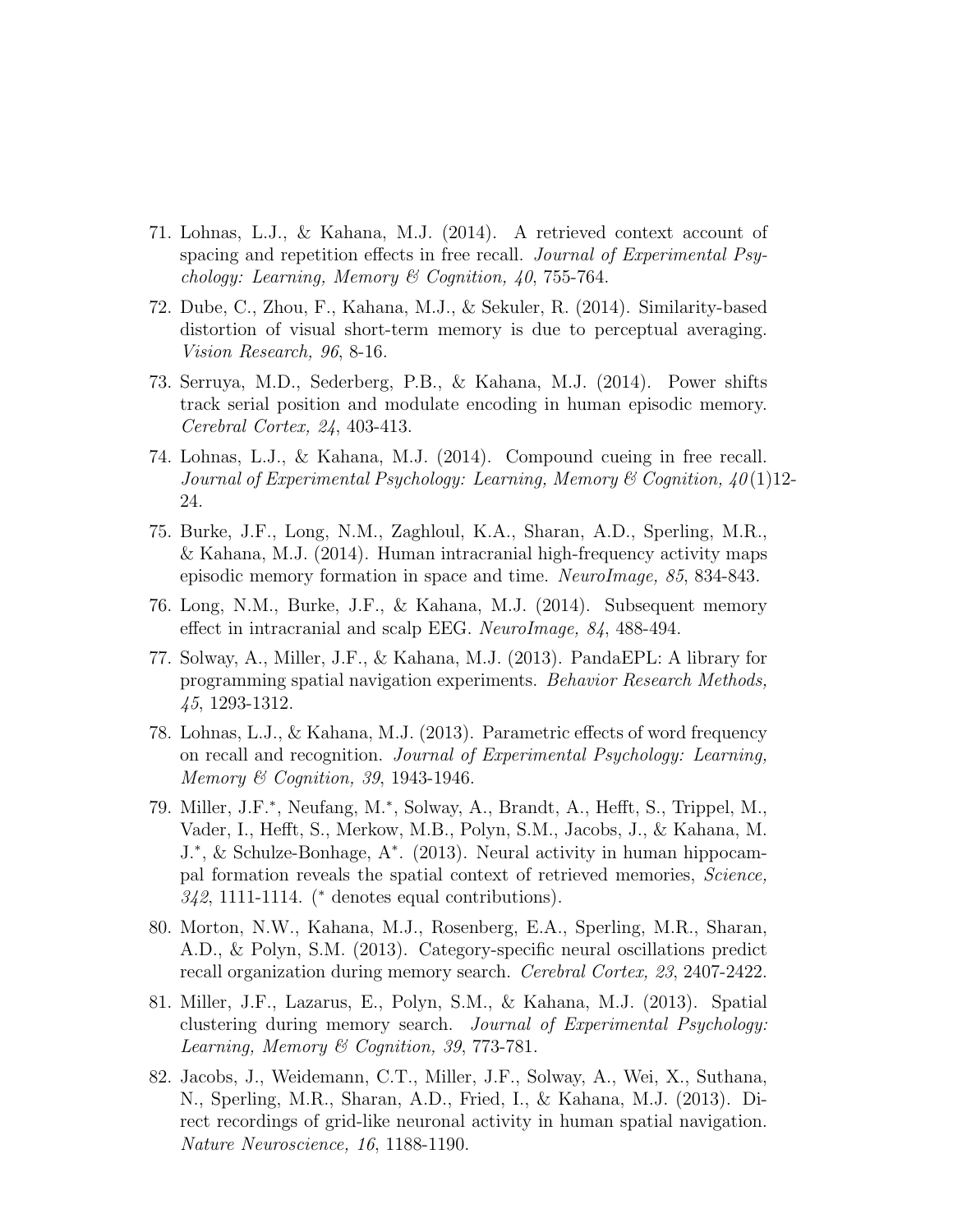- 83. van Vugt, M.K., Sekuler, R., Wilson, H.R., & Kahana, M.J. (2013). An electrophysiological signature of summed similarity in visual working memory. Journal of Experimental Psychology: General, 142, 412-425.
- 84. Burke, J.F., Zaghloul, K.A., Jacobs, J., Williams, R.B., Sperling, M.R., Sharan, A.D., & Kahana, M.J. (2013). Synchronous and asynchronous theta and gamma activity during episodic memory formation. Journal of Neuroscience, 33, 292–304.
- 85. Kahana, M.J., & Miller, J.F. (2013). Memory, recall dynamics. In H. Pashler (Ed.), *Encyclopedia of the mind.* SAGE Publications. pp. 493-497.
- 86. Han, X., Byrne, P., Kahana, M.J., & Becker, S. (2012). When do objects become landmarks? A VR study of the effect of task relevance on spatial memory, *PLoS One*,  $7(5)$ , e35940.
- 87. Manning, J.R., & Kahana, M.J. (2012). Interpreting semantic clustering effects in free recall. Memory, 20, 511–517.
- 88. Manning, J.R., Sperling, M.R., Sharan, A.D., Rosenberg, E.A., & Kahana, M.J. (2012). Spontaneously reactivated patterns in frontal and temporal lobe predict semantic clustering during memory search. Journal of Neuroscience, 32, 8871–8878.
- 89. Miller, J.F., Weidemann, C.T., & Kahana, M.J. (2012). Recall termination in free recall. Memory & Cognition,  $4, 540-550$ .
- 90. Solway, A., Murdock, B.B., & Kahana, M.J. (2012). Positional and temporal clustering in serial order memory. Memory & Cognition,  $40(2)$ , 177– 190.
- 91. van der Meij, R., Kahana, M.J., & Maris, E. (2012). Phase-amplitude coupling in human ECoG is spatially distributed and phase diverse. Journal of Neuroscience, 32, 111–123.
- 92. Lega, B.C., Jacobs, J., & Kahana, M.J. (2012). Human hippocampal theta oscillations and the formation of episodic memories. Hippocampus,  $22(4)$ , 748–761.
- 93. Zaghloul, K.A., Weidemann, C.T., Lega, B.C., Jaggi, J., Baltuch, G.H., & Kahana, M.J. (2012). Neuronal activity in the human subthalamic nucleus encodes decision conflict during action selection.Journal of Neuroscience, 32, 2453–2460.
- 94. Lega, B.C., Kahana, M.J., Jaggi, J. Baltuch, G.H., & Zaghloul, K.A. (2011). Neuronal and oscillatory activity during reward processing in the human ventral striatum. Neuroreport, 22, 795–800.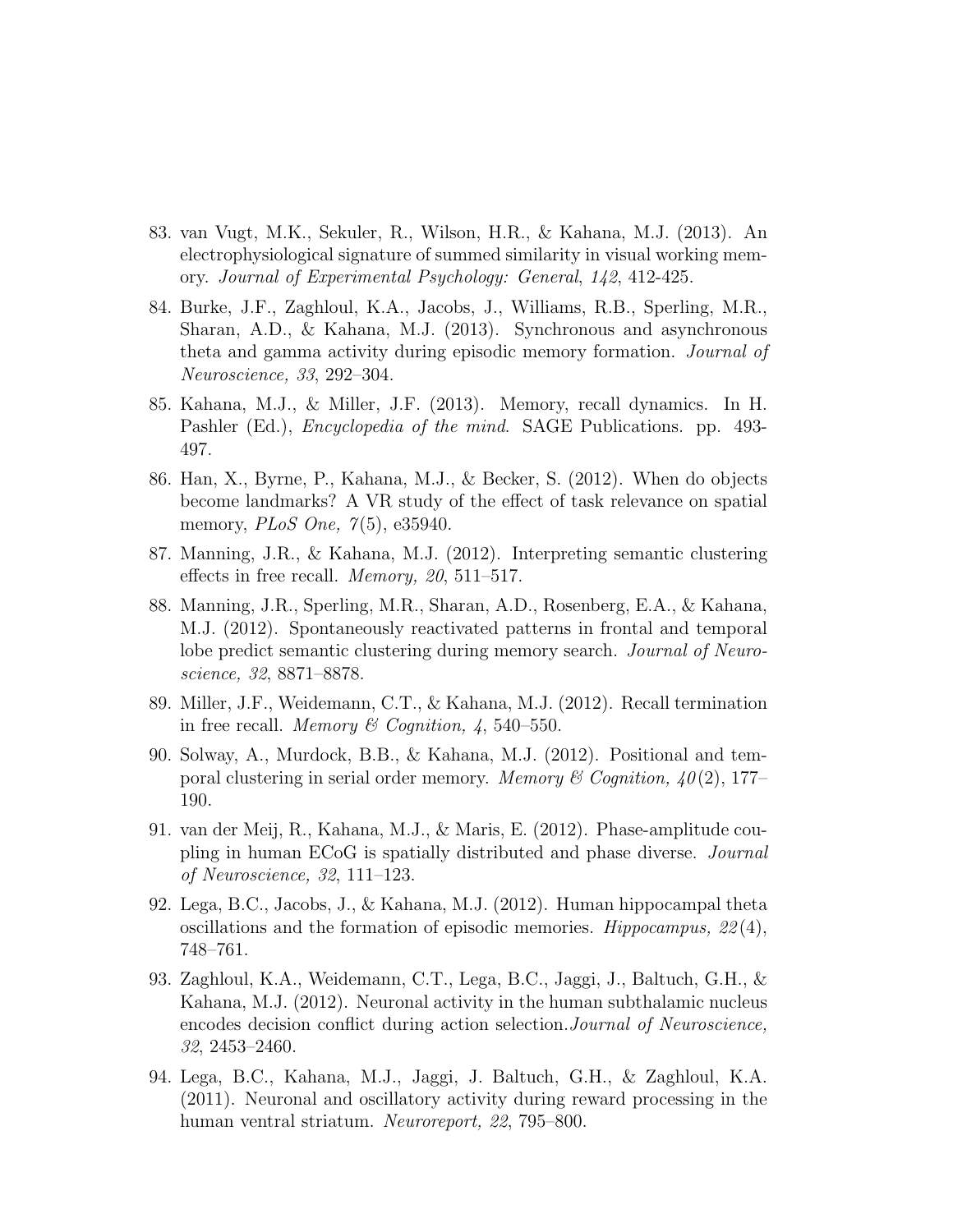- 95. Lohnas, L.J., Polyn, S.M., & Kahana, M.J. (2011). Contextual variability in free recall. *Journal of Memory and Language*,  $64(3)$ ,  $249-255$ .
- 96. Manning, J.R., Polyn, S.M., Baltuch, G.H., Litt, B., & Kahana, M.J. (2011). Oscillatory patterns in temporal lobe reveal context reinstatement during memory search. *Proceedings of the National Academy of Sciences*, USA, 108 (31), 12893–12897.
- 97. Maris, E., van Vugt, M.K., & Kahana, M.J. (2011). Spatially Distributed Patterns of Oscillatory Coupling between High-Frequency Amplitudes and Low-Frequency Phases in Human iEEG. NeuroImage, 54, 836–850.
- 98. Polyn, S.M., Erlikhman, G., & Kahana, M.J. (2011). Semantic cuing and the scale-insensitivity of recency and contiguity. Journal of Experimental Psychology: Learning, Memory and Cognition, 37, 766–775.
- 99. Jacobs, J., Kahana, M.J., Ekstrom, A.D., Mollison, M.V., & Fried, I. (2010). A sense of direction in human entorhinal cortex. Proceedings of the National Academy of Sciences, 107, 6487–6492.
- 100. Sederberg, P.B., Miller, J.F., Howard, M.W., & Kahana, M.J. (2010). The temporal contiguity effect predicts episodic memory performance. Memory & Cognition, 38, 689–699.
- 101. Jacobs, J. & Kahana, M.J. (2010). Direct brain recordings fuel advances in cognitive electrophysiology. Trends in Cognitive Science, 4, 162–171.
- 102. van Vugt, M.K., Schulze-Bonhage, A., Litt, B., Brandt, A., & Kahana, M.J. (2010). Hippocampal gamma oscillations increase with working memory load, Journal of Neuroscience, 30, 2694–2699.
- 103. Kahana, M.J., Mollison, M.V., & Addis, K.M. (2010). Positional cues in serial learning: The spin-list technique. Memory & Cognition, 38, 92-101.
- 104. Viswanathan, S., Perl, D.R., Visscher, K.M., Kahana, M.J., & Sekuler, R. (2010). Homogeneity computation: How interitem similarity in visual short term memory alters recognition. *Psychonomic Bulletin*  $\mathcal{B}$  Review,  $17(1), 59-65.$
- 105. Solway, A., Geller, A.S., Sederberg, P.B., & Kahana, M.J. (2010). PyParse: A semiautomated system for scoring spoken recall data. *Behavior Research* Methods, 42, 141–147.
- 106. Galster, M., Kahana, M.J., Wilson, H.R., & Sekuler, R. (2009). Identity modulates short-term memory for facial emotion. Cognitive, Affective, and Behavioral Neuroscience, 9, 973–984.
- 107. Howard, M.W., Sederberg, P. B., & Kahana, M. J. (2009). Reply to Farrell and Lewandowsky: Recency-contiguity interactions predicted by the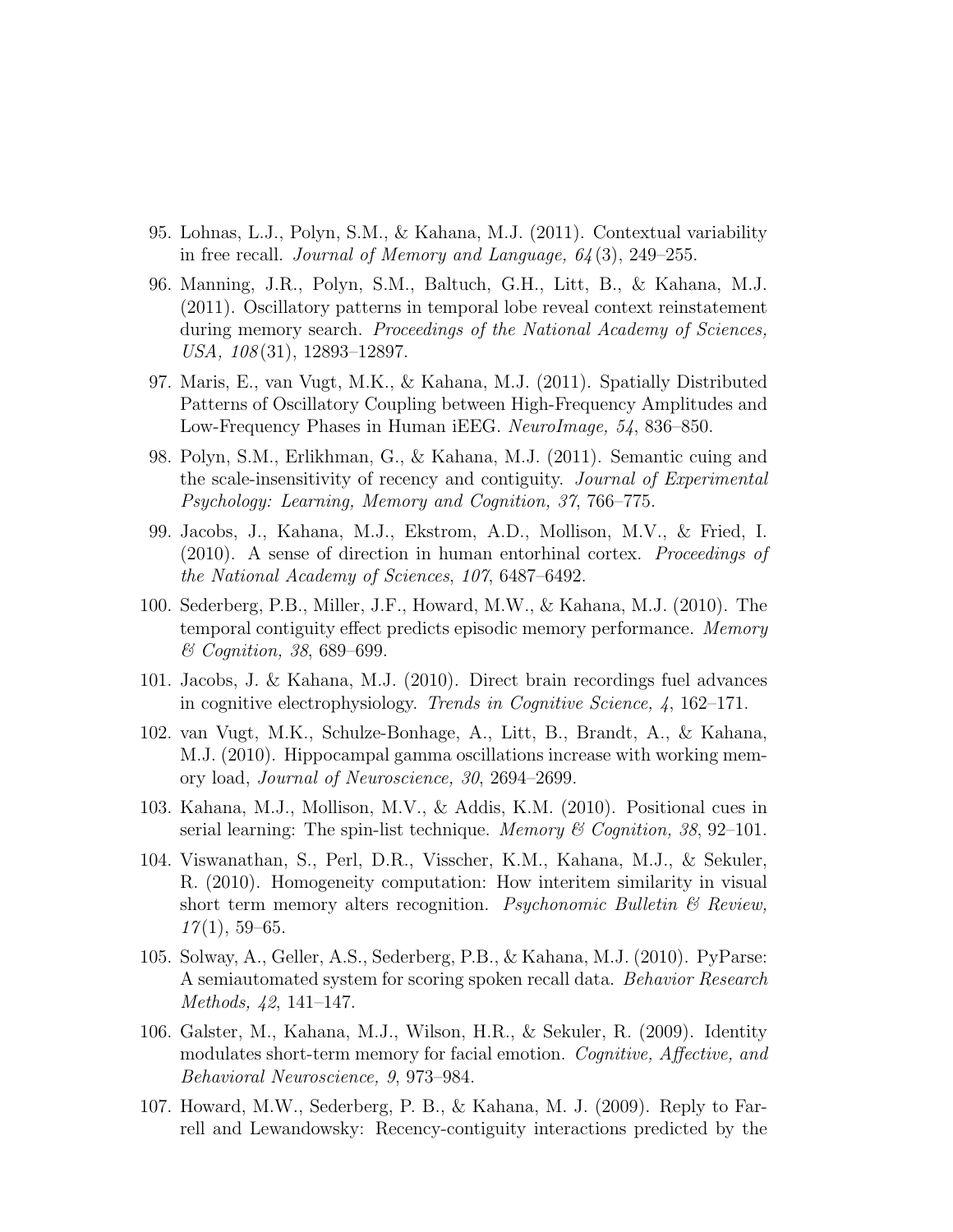temporal context model. Psychonomic Bulletin  $\mathcal B$  Review, 15, 973–984.

- 108. Huang, J., Kahana, M.J., & Sekuler, R. (2009). A task-irrelevant stimulus attribute affects perception and short-term memory. Memory  $\mathcal B$  Cognition, 37, 1088–1102.
- 109. Jacobs, J., Korolev, I.O., Caplan, J.B., Ekstrom, A.D., Litt, B., Baltuch, G.H., Fried, I., Schulze-Bonhage, A., Madsen, J.F., & Kahana, M.J. (2009). Right-Lateralized brain oscillations in human spatial navigation. Journal of Cognitive Neuroscience, 25, 824–836.
- 110. Weidemann, C.T., Mollison, M.V., & Kahana, M.J. (2009). Electrophysiological correlates of high-level perception during spatial navigation. Psychonomic Bulletin & Review, 16, 313–319.
- 111. van Vugt, M.K., Schulze-Bonhage, A., Sekuler, R., Litt, B., Brandt, A., Baltuch, G.H., & Kahana, M.J. (2009). Intracranial electroencephalography reveals two distinct similarity effects during item recognition. Brain Research, 1299, 33–44.
- 112. Manning, J.R., Jacobs, J., Fried, I., & Kahana, M.J. (2009). Broadband shifts in LFP power spectra are correlated with single-neuron spiking in humans. *Journal of Neuroscience*, 29, 13613–13620.
- 113. Jacobs, J., & Kahana, M.J. (2009). Neural representations of individual stimuli in humans revealed by gamma-band ECoG activity. Journal of Neuroscience, 29, 10203–10214. F
- 114. Polyn, S.M., Norman, K.A., & Kahana, M.J. (2009). Task context and organization in free recall. Neuropsychologia, 47, 2158–2163.
- 115. Seligman, M.E.P., & Kahana, M.J. (2009). Unpacking intuition: A conjecture. Perspectives on Psychological Science, 4 (4), 399-402.
- 116. Zaghloul, K.A., Blanco, J.A., Weidemann, C.T., McGill, K., Jaggi, J.L. Baltuch, G.H., & Kahana, M.J. (2009). Human Substantia Nigra encodes unexpected financial rewards. Science, 323, 1496–1499.
- 117. Polyn, S.M., Norman, K.A., & Kahana, M.J. (2009). A context maintenance and retrieval model of organizational processes in free recall. Psychological Review, 116,129–156.
- 118. Visscher, K.M., Kahana, M.J., & Sekuler, R. (2009). Trial-to-trial carryover in auditory short-term memory. Journal of Experimental Psychology: Learning, Memory and Cognition, 4, 893–912.
- 119. Agam, Y., Hyun, J.S., Danker, J., Zhou, F., Kahana, M.J., & Sekuler, R. (2009). Early neural signatures of visual short-term memory. NeuroImage, 2, 531–536.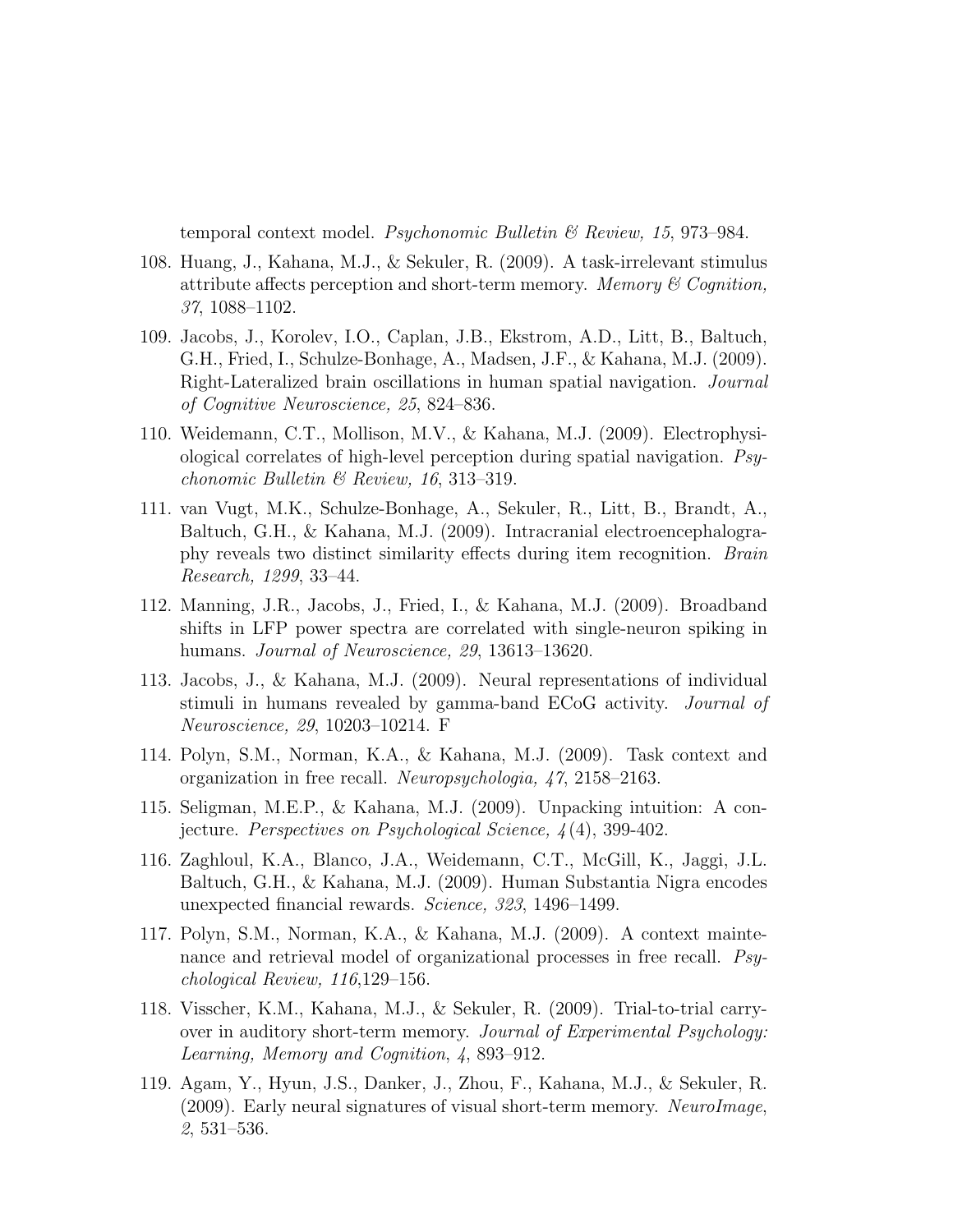- 120. Kahana, M.J., Sederberg, P.B., & Howard, M.W. (2008). Putting shortterm memory into context: Reply to Usher and colleagues (2008). (Postscript: Howard, M. W., Kahana, M. J., and Sederberg, P. B. Distinctions between temporal context and short-term store.) Psychological Review, 115, 1119– 1126.
- 121. Sederberg, P.B., Howard, M.W., & Kahana, M.J. (2008). A context-based theory of recency and contiguity in free recall. Psychological Review, 115, 893–912.
- 122. Pantelis, P.C., van Vugt, M.K., Sekuler, R., Wilson, H.R., & Kahana, M.J. (2008). Why are some people's names easier to learn than others? The effects of similarity on memory for face-name associations. Memory & Cognition, 36,1182–1195.
- 123. Danker, J., Hwang-Grodzins, G., Gauthier, L.V., Geller, A.S., Kahana, M.J., & Sekuler, R. (2008). Characterizing the ERP old-new effect in a short-term memory task Psychophysiology, 45, 784–793.
- 124. Serruya, M.D., & Kahana, M.J. (2008). Techniques and Devices to Restore Cognition. Behavioral Brain Research, 192, 149–165.
- 125. Golomb J.D., Peelle J.E., Addis, K.M., Kahana, M.J., & Wingfield A.W. (2008). Effects of Adult Aging on Utilization of Temporal and Semantic Associations during Free and Serial Recall. *Memory & Cognition, 36, 947–* 956.
- 126. Yotsumoto, Y., McLaughlin, C., Kahana, M.J., & Sekuler, R. (2008). Recognition and position information in working memory for visual textures. Memory & Cognition, 36, 282-294.
- 127. Davis, O., Geller, A.S., Rizzuto, D.S., & Kahana, M.J. (2008). Temporal associative processes revealed by intrusions in paired-associate recall. Psychonomic Bulletin & Review, 15, 64–69.
- 128. Polyn, S.M., & Kahana, M.J. (2008). Memory search and the neural representation of context. Trends in Cognitive Science, 12, 24–30.
- 129. Kahana, M.J., Howard, M.W., & Polyn, S. M. (2008). Associative Processes in Episodic Memory. H.L. Roedger (Ed.) Learning and Memory - A Comprehensive Reference. Elsevier.
- 130. Sekuler, R., & Kahana, M.J. (2007). A stimulus-oriented approach to memory. Current Directions in Psychological Science, 16, 305–310.
- 131. Geller, A.S., Schleifer, I., Sederberg, P.B., Jacobs, J., & Kahana, M.J. (2007). PyEPL: A Cross-Platform Experiment Programming Library Behavior Research Methods, 39 (4).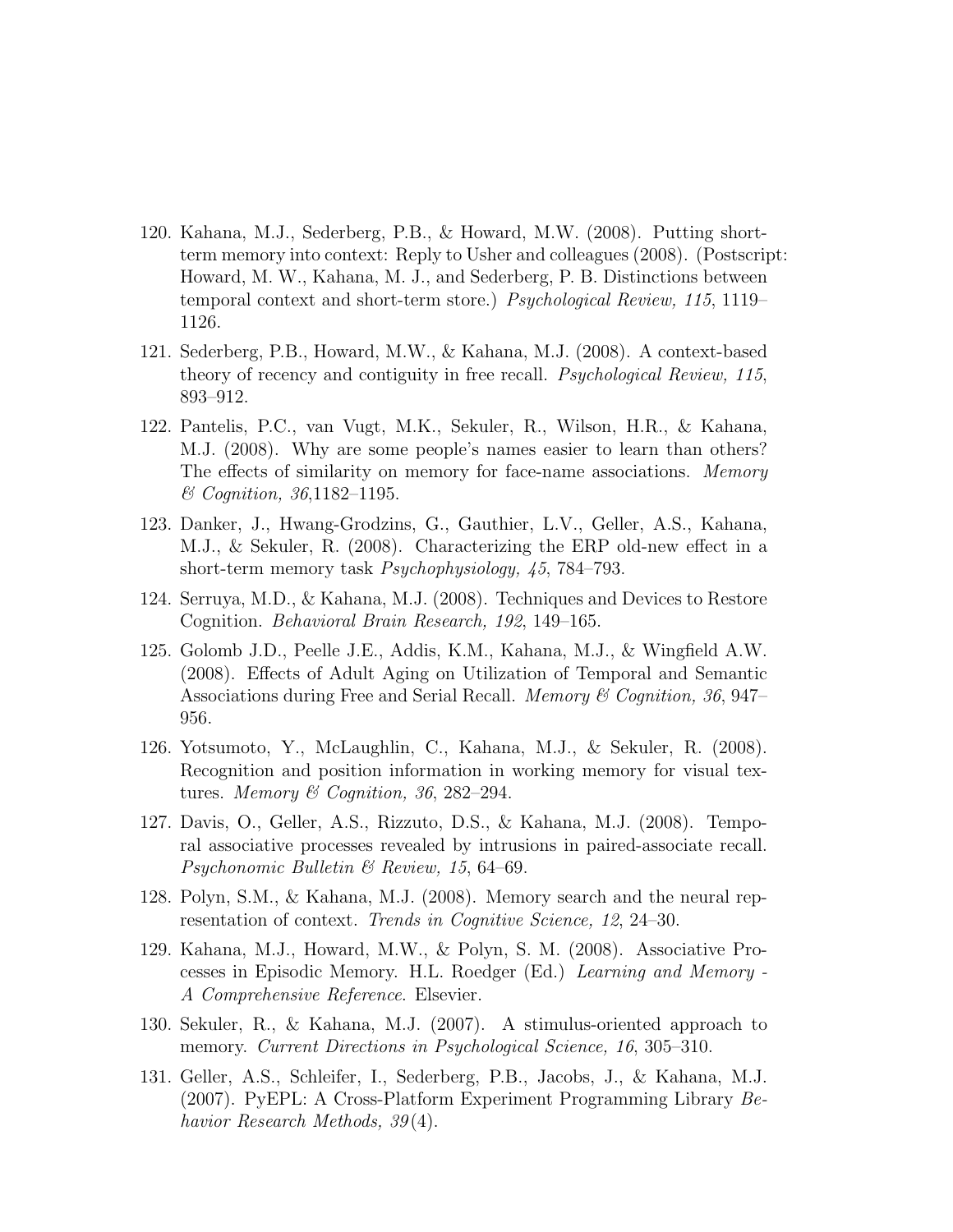- 132. Sederberg, P.B., Schulze-Bonhage, A., Madsen, J.R., Bromfield, E.B., Litt, B., Brandt, A., & Kahana, M.J. (2007). Theta and gamma oscillations distinguish true from false memories. Psychological Science, 18, 927-932.
- 133. Kimball, D.R., Smith, T.A., & Kahana, M.J. (2007). The fSAM model of false recall. Psychological Review, 114, 954-993.
- 134. Howard, M.W., Venkatadass, V., Norman, K.A., & Kahana, M.J. (2007). Associative Processes in Immediate Recency. Memory  $\mathcal C$  Cognition, 35, 1698-1709.
- 135. Ekstrom, A.D., Viskontas, I., Kahana, M.J., Jacobs, J., Upchurch, K., Bookheimer, S., & Fried, I. (2007). Contrasting roles of neural firing rate and local field potentials in human memory. Hippocampus, 17, 606-617.
- 136. Kahana, M.J., Zhou, F., Geller, A.S., & Sekuler, R. (2007). Lure-similarity affects visual episodic recognition: Detailed tests of a noisy exemplar model. Memory & Cognition, 35, 1222-1232.
- 137. Yotsumoto, Y., Kahana, M.J., Wilson, H.R., & Sekuler, R. (2007). Recognition memory for realistic synthetic faces. Memory  $\mathcal C$  Cognition, 35, 1233-1244.
- 138. Newman, E.L., Caplan, J.B., Kirschen, M.P., Korolev, I.O., Sekuler, R., & Kahana, M.J. (2007). Learning your way around town: Virtual taxi drivers reveal the secrets of navigational learning. Cognition, 104, 231-253.
- 139. van Vugt, M.K., Sederberg, P.B., & Kahana, M.J. (2007). Comparison of spectral analysis methods for characterizing brain oscillations. J. Neuroscience Methods, 162, 49-63.
- 140. Visscher, K.A., Kaplan, E., Kahana, M.J., & Sekuler, R. (2007). Auditory short-term memory behaves like visual short-term memory. PLOS Biology, 5, 662-672.
- 141. Monaco, J., Abbott, L., & Kahana, M.J. (2007). Lexico-Semantic structure and the word-frequency effect. Learning and Memory, 14, 204-213.
- 142. Jacobs, J., Kahana, M.J., Ekstrom, A.D., & Fried, I. (2007). Brain oscillations synchronize single-neuron activity in humans, Journal of Neuroscience, 27, 3839-3844.
- 143. Howard, M.W., Addis, K. M., Jing, B., & Kahana, M.J. (2007). Semantic structure and episodic memory. In McNamara, D., Landauer, T., Dennis, S. and Kintsch, W. Editors, LSA: A road to meaning, Earlbaum, Mahwah, N.J., pp. 121-141.
- 144. Sederberg, P.B., Schulze-Bonhage, A., Madsen, J.R., Bromfield, E.B., Mc-Carthy, D.C., Brandt, A., Tully, M.S., & Kahana, M.J. (2006). Hippocam-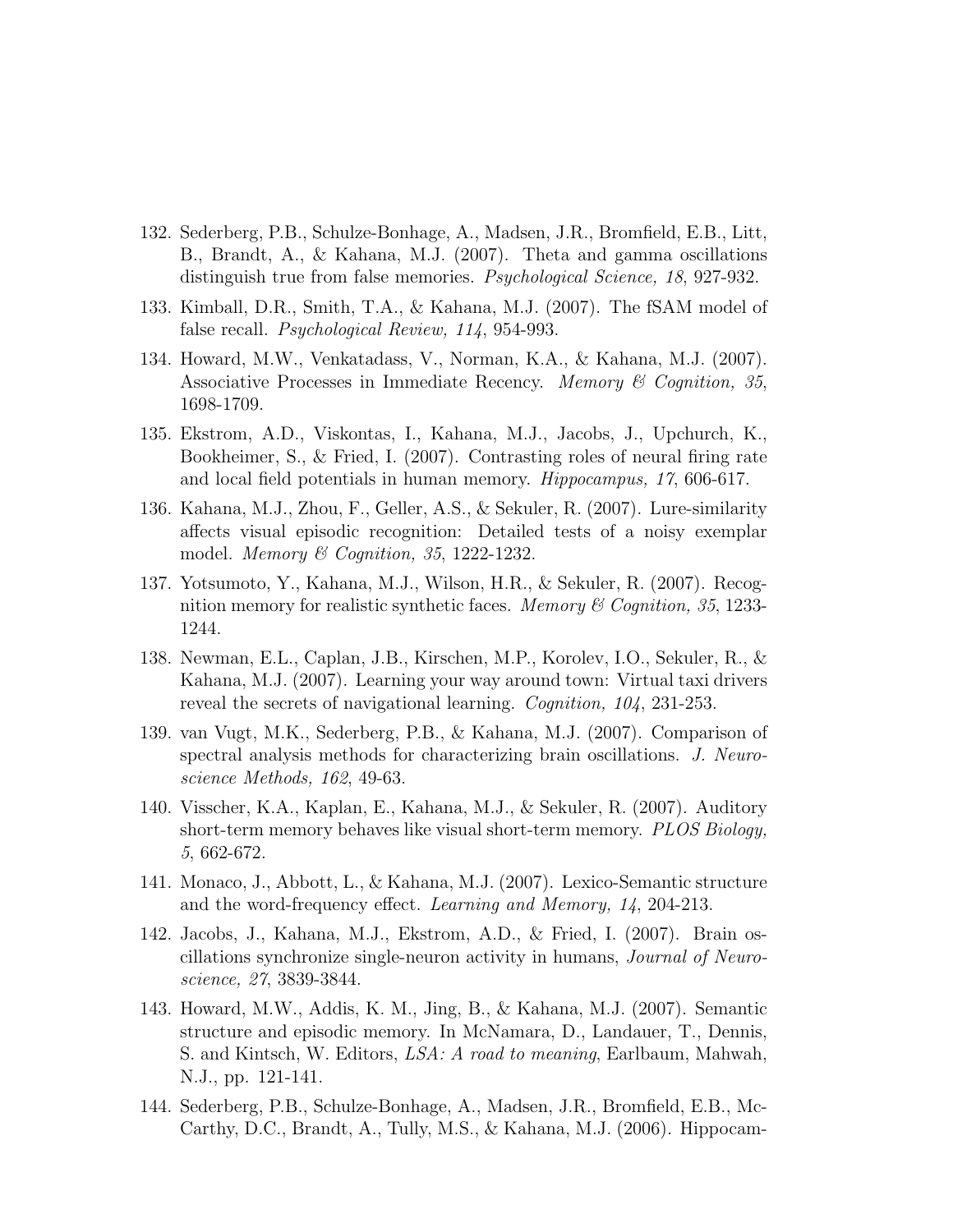pal and neocortical gamma oscillations predict memory formation in humans. Cerebral Cortex, 17, 1190-1196.

- 145. Sekuler, R., McLaughlin, C., Kahana, M.J., Wingfield, A.W., & Yotsumoto, Y. (2006). Short-term visual recognition and temporal order memory are both well-preserved in aging. Psychology and Aging, 21, 632-637.
- 146. Howard, M.W., Kahana, M.J., & Wingfield, A.W. (2006). Aging and contextual binding: modeling recency and lag-recency effects with the Temporal Context Model. Psychonomic Bulletin & Review, 13, 439-445.
- 147. Sederberg, P.B., Gauthier, L.V., Terushkin, V., Miller, J.F., Barnathan, J.A., & Kahana, M.J. (2006). Oscillatory Correlates of the Primacy Effect in Episodic Memory. NeuroImage, 32, 1422-1431.
- 148. Jacobs, J., Hwang, G., Curran, T., & Kahana, M.J. (2006). EEG oscillations and recognition memory: Theta correlates of memory retrieval and decision making. NeuroImage, 32, 978-987.
- 149. Zaromb, F.M., Howard, M.W., Dolan, E.D., Sirotin, Y.B., Tully, M., Wingfield, A.W., & Kahana, M.J. (2006). Temporal associations and prior list intrusions in free recall. Journal of Experimental Psychology: Learning, Memory and Cognition, 32, 792-804.
- 150. Kahana, M.J. (2006). The cognitive correlates of human brain oscillations. Journal of Neuroscience, 26, 1669-1672
- 151. Rizzuto, D.S., Madsen, J.R., Bromfield, E., Schulze-Bonhage, A., & Kahana, M.J. (2006). Phase dynamics of neocortical oscillations during working memory. NeuroImage, 31, 1352-1358.
- 152. Raghavachari, S., Lisman, J.E., Tully, M., Madsen, J.R., Bromfield, E.B., & Kahana, M.J. (2006). Theta oscillations in human cortex during a working memory task: evidence for local generators. Journal of Neurophysiology, 95, 1630-1638.
- 153. Hwang, G., Jacobs, J., Geller, A.S., Danker, J., Sekuler, R., & Kahana, M.J. (2005). EEG Correlates of Subvocal Rehearsal in Working Memory. Behavioral and Brain Functions, 1-20.
- 154. Sirotin, Y.B., Kimball, D., & Kahana, M. J. (2005). Going beyond a single list: Semantic-episodic interactions in a large-scale model of episodic recall. Psychonomic Bulletin & Review, 12, 787-805.
- 155. Kahana, M.J., Rizzuto, D.S., & Schneider, A.R. (2005). Theoretical correlations and measured correlations: Relating recognition and recall in four distributed memory models. Journal of Experimental Psychology: Learning, Memory and Cognition, 5, 933-953.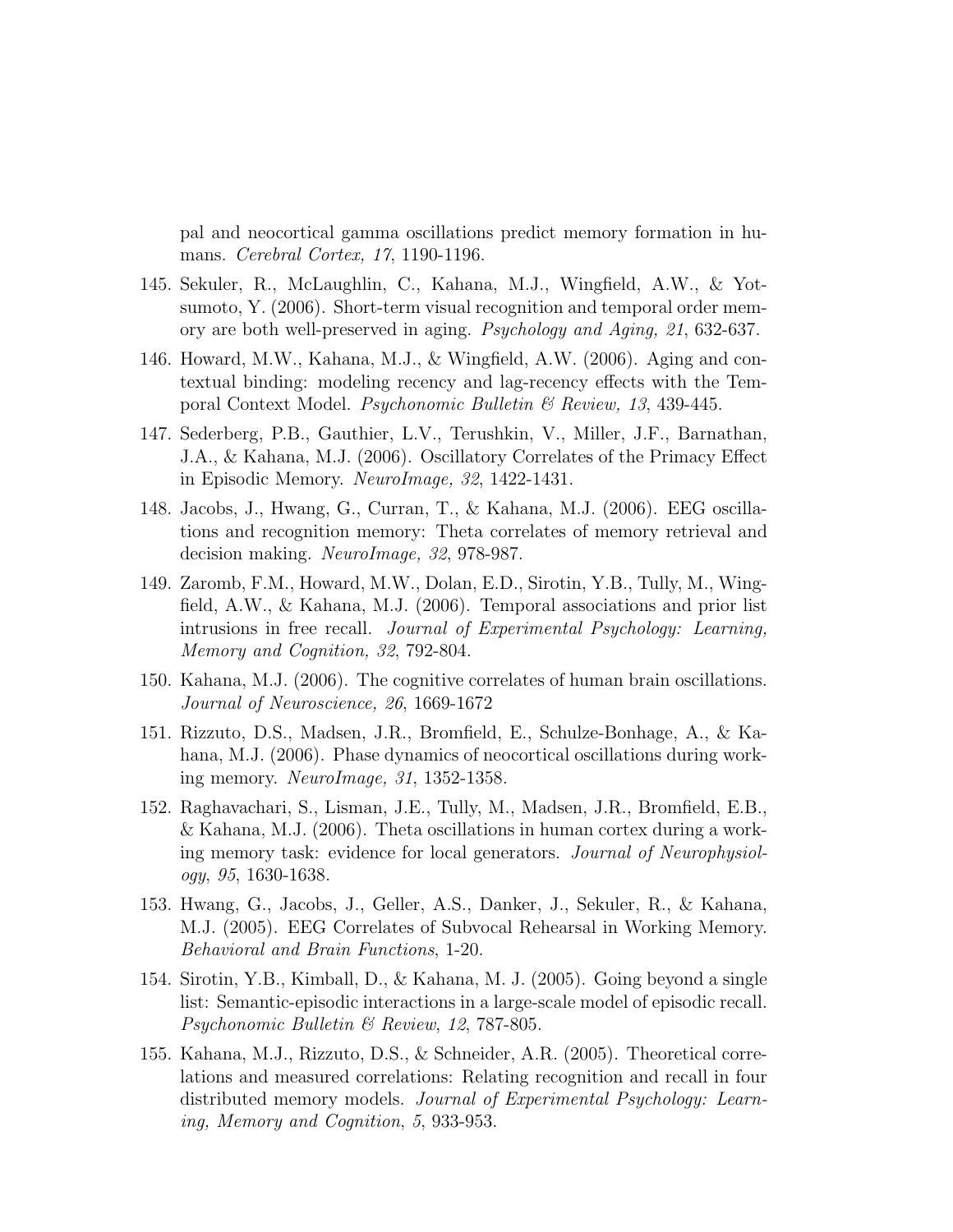- 156. Ekstrom, A.D., Caplan, J.B., Ho, E., Shattuck, K., Fried, I., & Kahana, M.J. (2005). Human Hippocampal Theta Activity During Virtual Navigation. Hippocampus, 15, 881-889.
- 157. Schwartz, G., Howard, M.W., Jing, B., & Kahana, M.J. (2005). Shadows of the past: Temporal retrieval effects in recognition memory. Psychological Science, 16, 898-904.
- 158. Klein, K., Addis, K.M., & Kahana, M.J. (2005). A comparative analysis of serial and free recall. Memory  $\mathcal C$  Cognition, 33, 833-839.
- 159. Kahana, M.J., & Howard, M.W. (2005). Spacing and lag effects in free recall of pure lists. *Psychonomic Bulletin & Review*, 12, 159-164.
- 160. Kahana, M.J., Dolan, E., Sauder, C., & Wingfield, A.W. (2005). Intrusions in Episodic Recall: Age Differences in Editing of Overt Responses. Journal of Gerontology, 60, 92-97.
- 161. Sekuler, R., Kahana, M.J., McLaughlin, C., Golomb, J., & Wingfield, A.W. (2005). Preservation of episodic visual recognition memory in aging. Experimental Aging Research, 31, 1-13.
- 162. Addis, K.M., & Kahana, M.J. (2004). Decomposing serial learning: What is missing from the learning curve? Psychonomic Bulletin  $\mathcal B$  Review, 11, 118-124.
- 163. Zhou, F., Kahana, M.J., & Sekuler, R. (2004). Episodic memory for visual textures: A roving probe gathers some memory. Psychological Science, 15, 112-118.
- 164. Sederberg, P.B., Kahana, M.J., Donner, E., & Madsen, J.R. (2003). Theta and Gamma Oscillations During Encoding Predict Subsequent Recall. Journal of Neuroscience, 23, 10809-10814.
- 165. Cantero, J.L., Atienza, M., Stickgold, R., Kahana, M.J., Madsen, J.R., & Kocsis, B. (2003). REM sleep-dependent theta waves in the human hippocampus and neocortex. *Journal of Neuroscience*, 34, 10897-10903.
- 166. Howard, M.W., Rizzuto, D.S., Caplan, J.B., Madsen, J.R., Lisman, J., Aschenbrenner-Scheibe, R., Schulze-Bonhage, A., & Kahana, M.J. (2003). Gamma oscillations correlate with working memory load in humans. Cerebral Cortex, (13), 1369-1374.
- 167. Ekstrom, A.D., Kahana, M.J., Caplan, J.B., Fields, T.A., Isham, E.A., Newman, E.L., & Fried, I. (2003). Cellular networks underlying human spatial navigation. Nature, 425, 184-187.
- 168. Caplan, J.B., Madsen, J.R., Schulze-Bonhage, A., Aschenbrenner-Scheibe, R., Newman, E.L., & Kahana, M.J. (2003). Human theta oscillations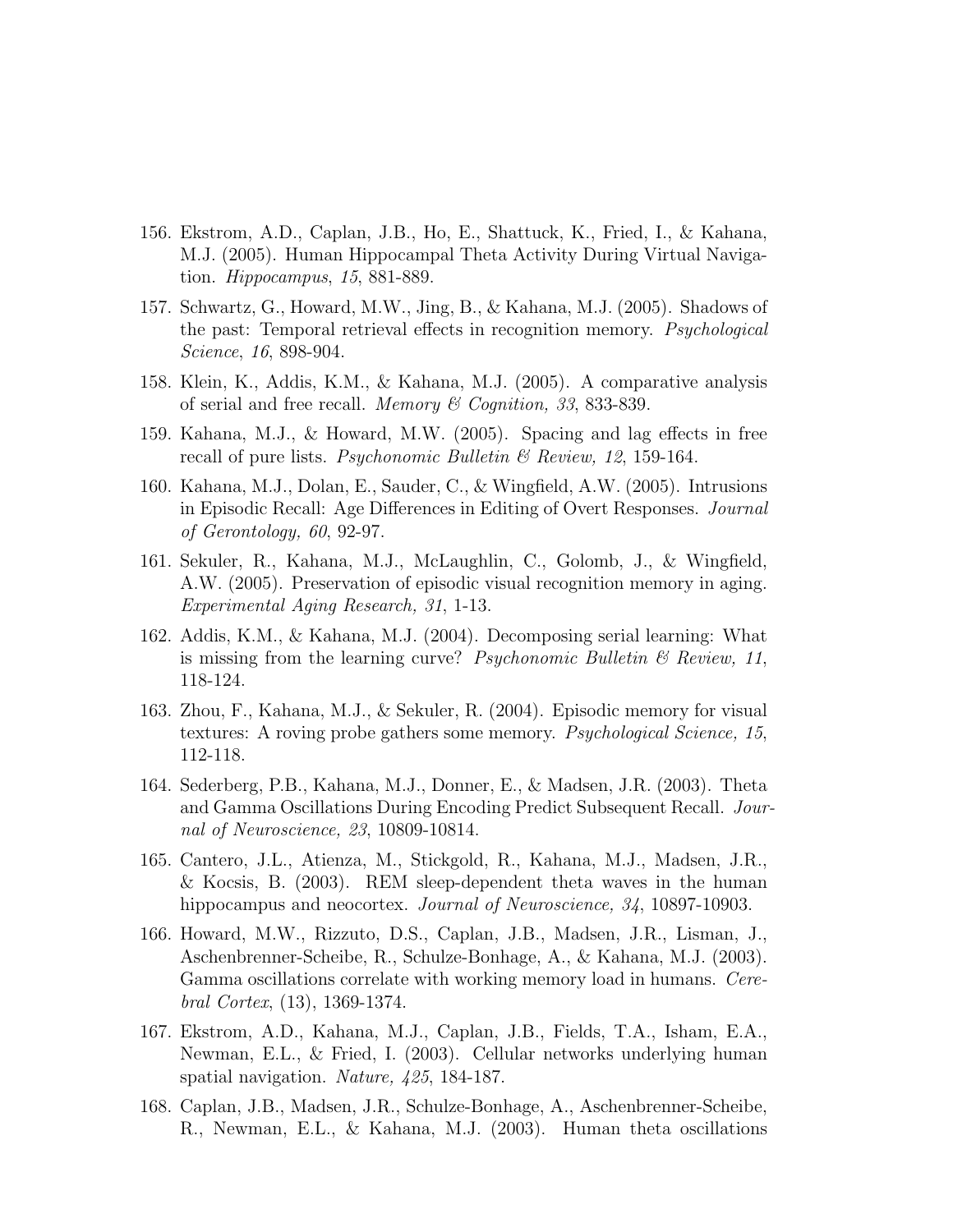related to sensorimotor integration and spatial learning. Journal of Neuroscience, 23, 4726-4736.

- 169. Rizzuto, D.S., Madsen, J.R., Bromfield, E., Schulze-Bonhage, A., Seelig, D., Aschenbrenner-Scheibe, R., & Kahana, M.J. (2003). Reset of human neocortical oscillations during a working Memory task. Proceedings of the National Academy of Sciences, 100, 7931-7936.
- 170. Kahana, E., Lovegreen, L., Kahana, B., & Kahana, M.J. (2003). Person, environment, and person-environment fit as influences on residential satisfaction of elders. Environment and Behavior, 35, 434-453.
- 171. Wingfield, A.W., & Kahana, M.J. (2002). The dynamics of memory retrieval in older adults. Canadian Journal of Experimental Psychology, 56, 187-199.
- 172. Kahana, M.J. (2002). Associative symmetry and memory theory. Memory & Cognition, 30, 823-840.
- 173. Kahana, M.J., & Caplan, J.B. (2002). Associative Asymmetry in Probed Recall of Serial Lists. Memory & Cognition, 30, 841-849.
- 174. Kahana, M.J., & Sekuler, R. (2002). Recognizing spatial patterns: A noisy exemplar approach. Vision Research, 42, 2177-2192.
- 175. Howard, M.W., & Kahana, M.J. (2002). A distributed representation of temporal context. Journal of Mathematical Psychology, 46, 269-299.
- 176. Kahana, M.J., Howard, M.H., Zaromb, F., & Wingfield, A.W. (2002). Age dissociates recency and lag-recency effects in free recall. *Journal of* Experimental Psychologhy: Learning, Memory and Cognition, 28, 530-540.
- 177. Howard, M.W., & Kahana, M.J. (2002). When does semantic similarity help episodic retrieval? *Journal of Memory and Language*,  $46, 85-98$ .
- 178. Kahana, M.J., Seelig, D., & Madsen, J.R. (2001). Theta Returns. Current Opinion in Neurobiology, 11, 739-744.
- 179. Caplan, J.B., Madsen, J.R., Raghavachari, S., & Kahana, M.J. (2001). Distinct patterns of brain oscillations underlie two basic parameters of human maze learning. Journal of Neurophysiology, 86, 368-380.
- 180. Rizzuto, D.S., & Kahana, M.J. (2001). An autoassociative model of pairedassociate learning. Neural Computation, 13, 2075-2092.
- 181. Raghavachari, S., Kahana, M.J., Rizzuto, D.S., Caplan, J.B., Kirschen, M.P., Bourgeois, B., & Lisman, J. (2001). Gating of human theta oscillations by a working memory task. Journal of Neuroscience, 21, 3175-3183.
- 182. Lisman, J., Jensen, O., & Kahana, M.J. (2001). Towards a physiological explanation of the behavioral data on human memory: the role of theta-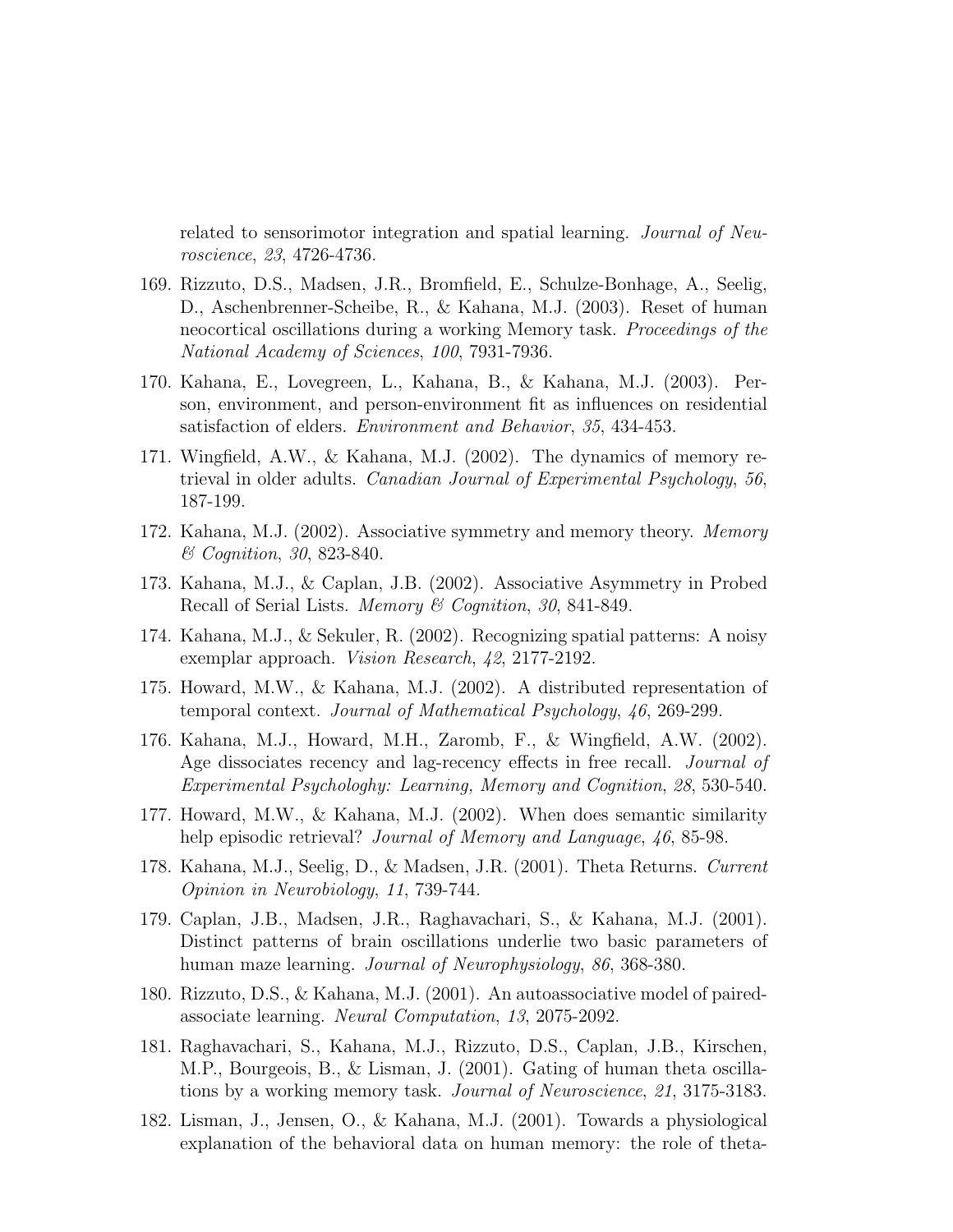gamma oscillations and NMDAR-dependent LTP. In Holscher, C. (Ed.) Neural Mechanisms of Memory Formation. Cambridge University Press, N.Y., pp. 195-223.

- 183. Kirschen, M.P., Kahana, M.J., Sekuler, R., & Burack, B. (2000). Optic flow aids learning in virtual environments. *Perception*, 29, 801-818.
- 184. Kahana, M.J., & Wingfield, A.W. (2000). A functional relation between learning and organization in free recall. *Psychonomic Bulletin*  $\mathcal{C}_{\mathcal{B}}$  *Review*, 7, 516-521.
- 185. Kahana, M.J., & Jacobs, J. (2000). Inter-response times in serial recall: Effects of intra-serial repetition. Journal of Experimental Psychology: Learning, Memory and Cognition, 26, 1188-1197.
- 186. Rizzuto, D.S., & Kahana, M.J. (2000). Associative Symmetry vs. Independent Associations. Neurocomputing, 32, 973-978.
- 187. Caplan, J.B., Kahana, M.J., Sekuler, R., Kirschen, M.P., & Madsen, J.R. (2000). Task dependence of human theta: the case for multiple cognitive functions. Neurocomputing, 32, 659-665.
- 188. Kahana, M.J. (2000). Contingency Analyses of Human Memory. In E. Tulving and F.I.M. Craik (Eds.) The Oxford Handbook of Memory. Oxford University Press. pp. 59-72.
- 189. Kahana, M.J., & Loftus, G. (1999). Response time versus Accuracy in Human Memory. In R. Sternberg (Ed.) The Nature of Cognition, MIT Press, MA, pp. 323-384.
- 190. Howard, M.W., & Kahana, M.J. (1999). Contextual variability and serial position effects in free recall. Journal of Experimental Psychology: Learning, Memory and Cognition, 25, 923-941.
- 191. Kahana, M.J., Sekuler, R., Caplan, J.B., Kirschen, M.P., & Madsen, J.R. (1999). Intracranial recordings reveal task-dependent changes in theta oscillations during virtual maze navigation by human subjects. Nature, 399, 781-784.
- 192. Kahana, M.J., Caplan, J.B., Sekuler, R., & Madsen, J.R. (1999). Using intracranial recordings to study theta: Response to J. O'Keefe and N. Burgess (1999). Trends in Cognitive Science, 3, 406-407.
- 193. Wingfield, A.W., Lindfield, K., & Kahana, M.J. (1998). Adult age differences in the temporal characteristics of category free recall. Psychology and Aging, 13, 256-266.
- 194. Chance, F.S., & Kahana, M.J. (1997). Testing the role of associative interference and compound cues in sequence memory. In Bower, J. (Ed.)